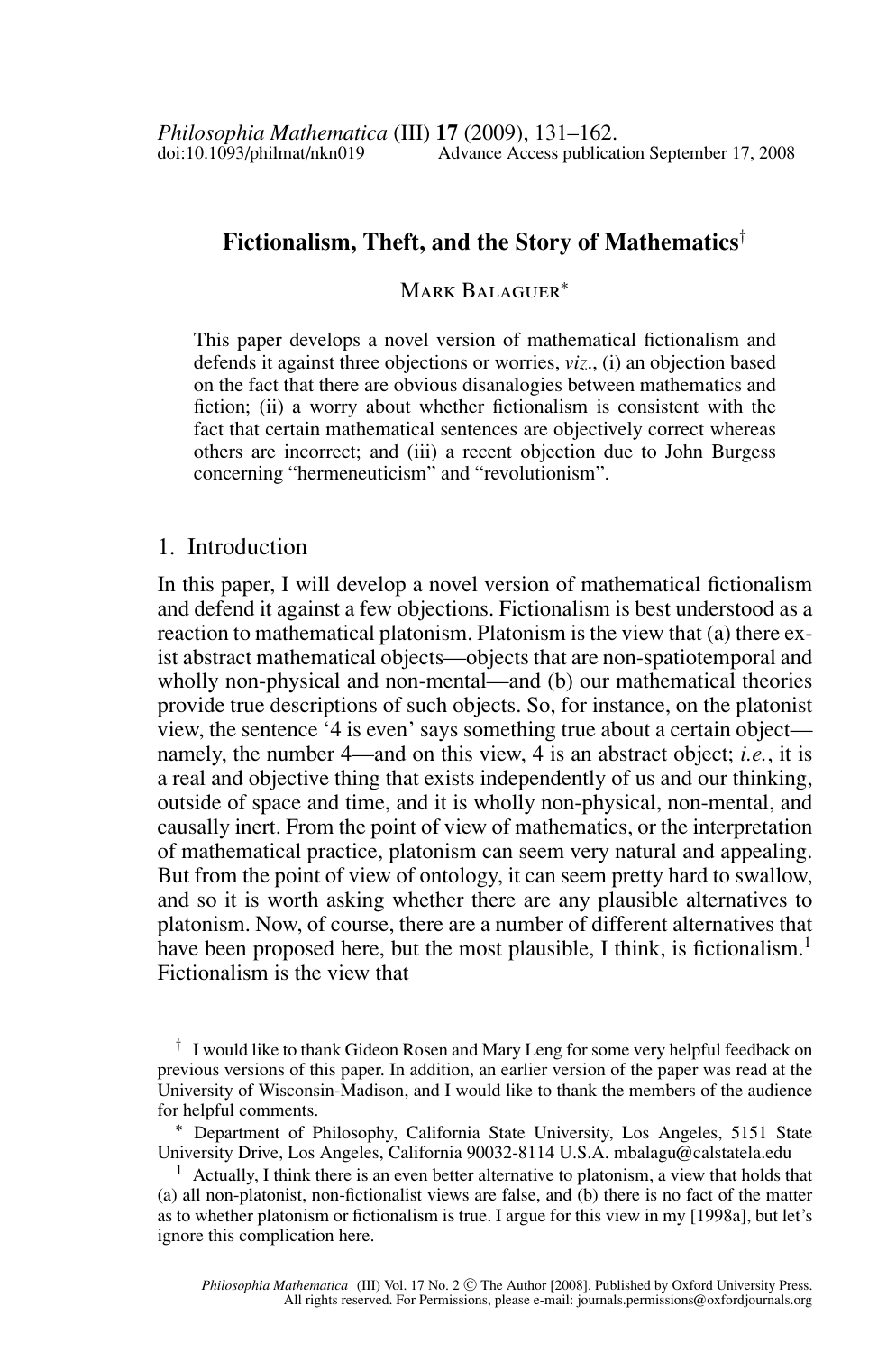- (a) our mathematical theories do purport to be about abstract objects, as platonists claim (*e.g.*, '4 is even' should be interpreted as purporting to make a claim about the number 4); but
- (b) there are no such things as abstract objects; and so
- (c) our mathematical theories are not literally true.

Thus, on this view, just as *Alice in Wonderland* is not true because (among other reasons) there are no such things as talking rabbits, hookah-smoking caterpillars, and so on, so too our mathematical theories are not true because there are no such things as numbers, sets, and so on.

The argument for the claim that fictionalism is the best alternative to platonism is too long to rehearse here, but it will be useful to say a few words about this. Perhaps the best way to bring this point out is to present a version of what might be thought of as the standard argument for platonism. This argument proceeds by trying to rule out all of the alternatives to platonism. It can be put like this:

- (1) The sentences of our mathematical theories—sentences like '4 is even'—seem obviously true. Moreover, it seems that
- (2) Sentences like '4 is even' should be read at face value; that is, they should be read as being of the form '*Fa*' and, hence, as making straightforward claims about the nature of certain objects; *e.g.*, '4 is even' should be read as making a straightforward claim about the nature of the number 4. But
- (3) If we allow that sentences like '4 is even' are true, and if moreover we allow that they should be read at face value, then we are committed to believing in the existence of the objects that they are about; for instance, if we read '4 is even' as making a straightforward claim about the number 4, and if we allow that this sentence is literally true, then we are committed to believing in the existence of the number 4. But
- (4) If there are such things as mathematical objects, then they are abstract objects; for instance, if there is such a thing as the number 4, then it is an abstract object, not a physical or mental object. Therefore,
- (5) There are such things as abstract mathematical objects, and our mathematical theories provide true descriptions of these things. In other words, mathematical platonism is true.

The nice thing about the way this argument is set up is that each premise is supposed to get rid of a different kind of anti-platonism. Thus, if we run through the possible responses to this argument, we arrive at a taxonomy of the various anti-platonist positions. Fictionalists respond to the argument by accepting premises (2)–(4) and rejecting (1). Non-fictionalistic anti-platonists, on the other hand, reject either (2), (3), or (4), depending on the kind of anti-platonism they accept. So the argument in  $(1)$ – $(5)$  is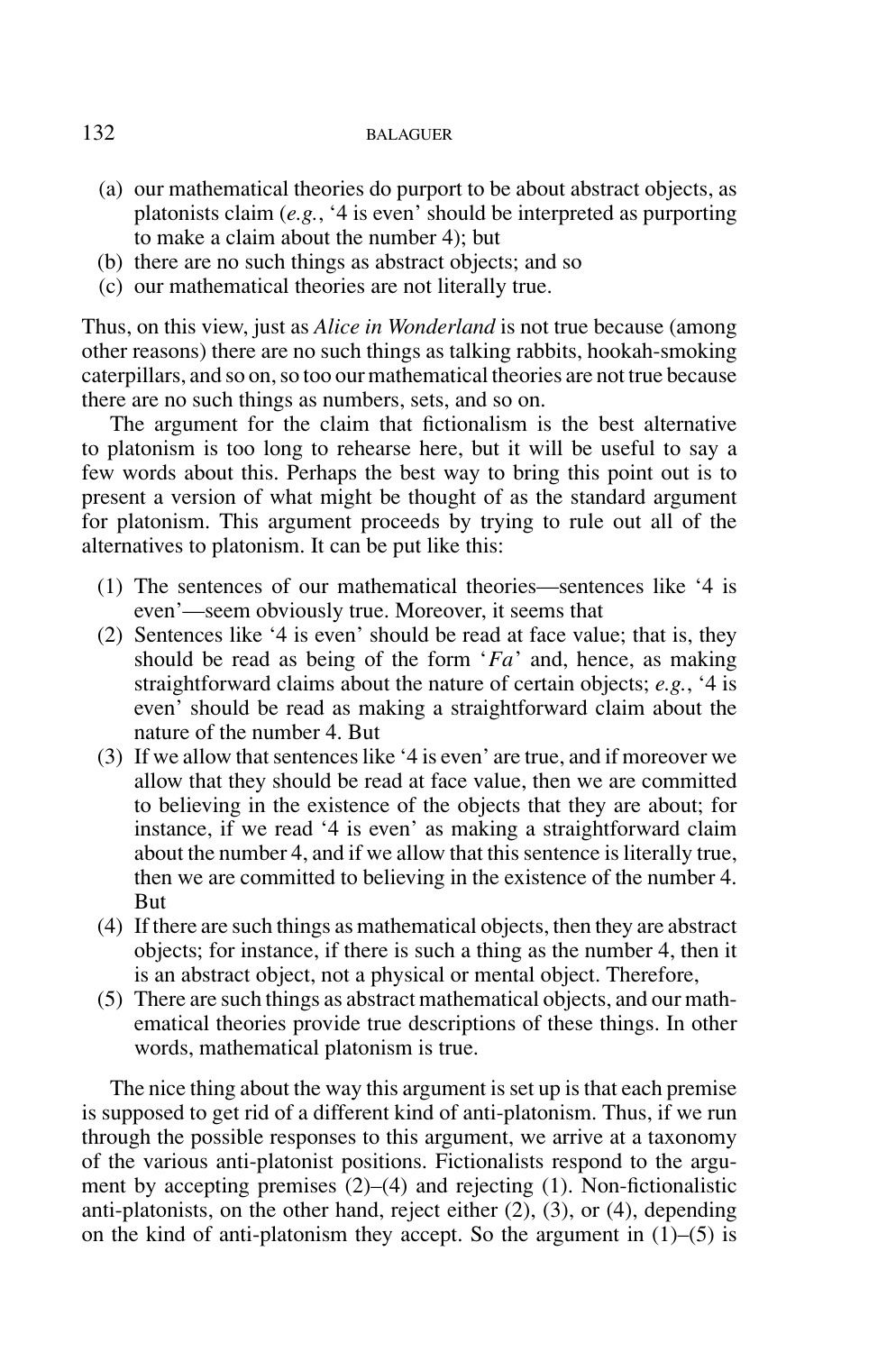actually a shell of a much longer argument that includes subarguments for premises (1)–(4)—and, hence, against the various versions of antiplatonism. There is an important difference, however, between premise (1) and premises  $(2)$ – $(4)$ : platonists can motivate  $(2)$ – $(4)$ , and hence dispense with the various non-fictionalistic versions of anti-platonism, by arguing for purely empirical hypotheses about the semantics of ordinary mathematical utterances. But in order to motivate premise (1) and dispense with fictionalism, platonists need to provide a different kind of argument. For unlike other anti-platonists, fictionalists agree with the platonistic view of the truth conditions of ordinary mathematical utterances (in particular, they think that in order for these utterances to be true, there must actually exist abstract objects). Thus, in order to dispense with fictionalism, platonists need to argue that the platonistic truth conditions of our mathematical utterances are actually *satisfied*. And this is not a claim of empirical semantics. It is a substantive claim about the nature of the world—or, better, the non-semantic part of the world.

I think there are good arguments for premises  $(2)$ – $(4)$ , but I am not going to run through them here.<sup>2</sup> Instead, I am going to consider a few arguments against fictionalism (and in favor of premise (1)), and I am going to argue that these anti-fictionalist arguments fail. (It is important to note, however, that while I will be defending fictionalism against objections, I will *not* be arguing that fictionalism is true, and in fact, I do not think there are any good arguments for that view. In particular, I do not think we have any good reason for favoring fictionalism over platonism, or *vice versa*, because I do not think there are any good arguments for or against the existence of abstract objects. Indeed, I have argued elsewhere [1998a] that there is no fact of the matter as to whether abstract objects exist; if this is right, then it gives us reason to reject fictionalism and platonism in favor of no-fact-of-the-matter-ism; but that's another story.)

The most famous argument against fictionalism is probably the Quine-Putnam indispensability argument. There are a few different versions of this argument, but one very simple version can be put like this:

Our mathematical theories are extremely useful in empirical science—indeed, they seem to be indispensable to our empirical theories—and the only way to account for this is to admit that our mathematical theories are true.

This argument has been widely discussed elsewhere, by myself and others. I am not going to add to that discussion here, but it is worth saying a few words about it. Fictionalists have developed two different responses

<sup>&</sup>lt;sup>2</sup> See my [2008] for some quick arguments for premises  $(2)$ – $(4)$ .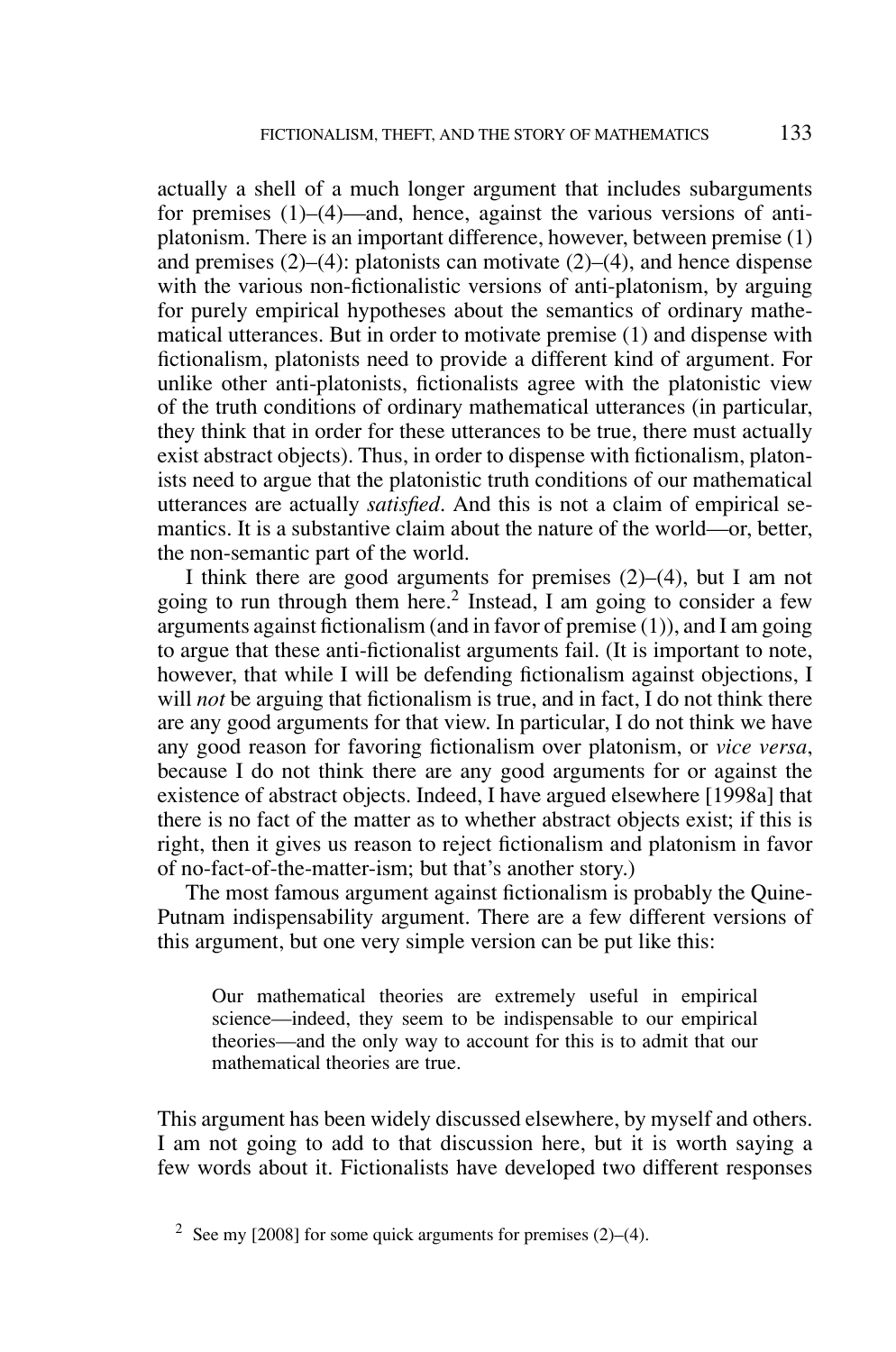to the indispensability argument. The first, developed by Field [1980; 1989], relies on the thesis that mathematics is in fact not indispensable to empirical science because all of our empirical theories can be *nominalized*, *i.e.*, reformulated in a way that avoids reference to, and quantification over, mathematical objects.3 The second response is to grant for the sake of argument that there *are* indispensable applications of mathematics to empirical science and simply to account for these applications from a fictionalist point of view. I developed this strategy in my [1996a; 1998b; 1998a, chapter  $7<sup>1</sup>$ . The central idea is that since abstract objects (if there are such things) are causally inert, and since our empirical theories do not assign any causal roles to them, it follows that the truth of empirical science depends upon two sets of facts that are entirely independent of one another. One of these sets of facts is purely platonistic and mathematical, and the other is purely physical (or more precisely, purely nominalistic). Since these two sets of facts hold or do not hold independently of one another, fictionalists can maintain that (a) there does obtain a set of purely physical facts of the sort required here, *i.e.*, the sort needed to make empirical science true, but (b) there does not obtain a set of purely platonistic facts of the sort required for the truth of empirical science (because there are no such things as abstract objects). Thus, fictionalism is consistent with an essentially realistic view of empirical science, because fictionalists can say that even if there are no such things as mathematical objects and, hence, our empirical theories are not strictly true, these theories still paint an essentially accurate picture of the physical world, because the physical world is just the way it needs to be for empirical science to be true. In other words, fictionalists can say that the physical world holds up its end of the "empirical-science bargain".<sup>5</sup>

What I want to do in this paper is respond to three other, less widely discussed, objections to fictionalism. In Section 2, I will (very briefly) discuss an objection based on the fact that there are obvious disanalogies

<sup>3</sup> People have raised several objections to Field's nominalization program—see, *e.g.*, [Malament, 1982], [Shapiro, 1983], [Resnik, 1985], and [Chihara, 1990]—and there seems to be a consensus that this program cannot be made to work. But I am not so sure. To my mind, the most important objection is Malament's claim that Field's method cannot be extended to cover quantum mechanics, but I responded to this objection in my [1996b] and [1998a]—although I should note that [Bueno, 2003] has countered my response.

<sup>4</sup> [Melia, 2000], [Rosen, 2001], [Yablo, 2002; 2005], and [Leng, 2008] have developed similar responses to the indispensability argument.

<sup>5</sup> One might wonder what mathematics is doing in empirical science, if it does not need to be true in order for empirical science to be essentially accurate. The answer is that mathematics appears in empirical science as a *descriptive aid*; *i.e.*, it provides us with an easy way of saying what we want to say about the physical world, and this is why it does not need to be true in order to do its job successfully in empirical science. For more on this, see my [1998a, chapter 7].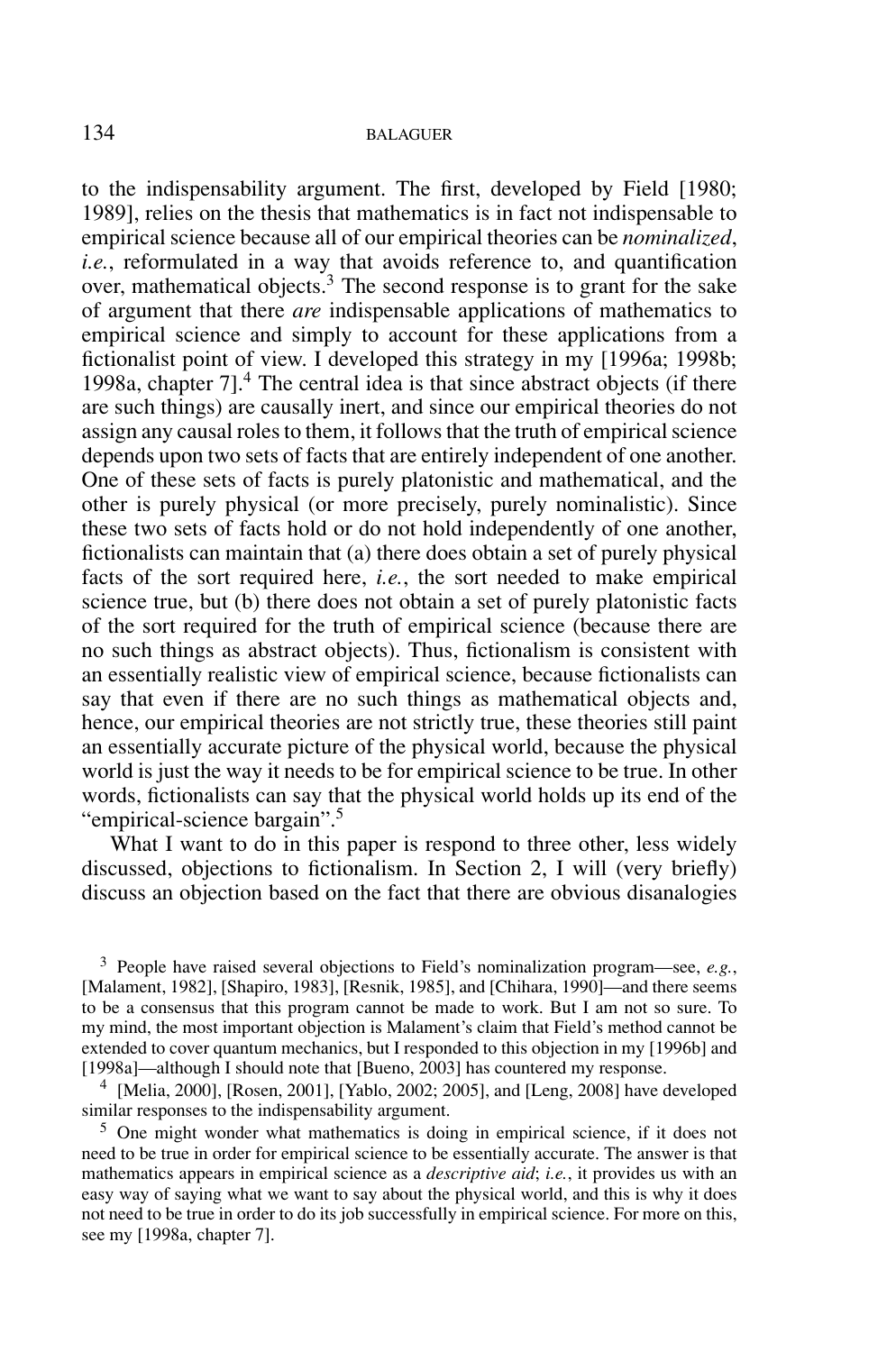between mathematics and fiction. In Section 3, I will address a worry about whether fictionalists can account for the objectivity of mathematics. And in Section 4, I will respond to an objection that has been raised by John Burgess and that has roots in the work of Burgess and Rosen. In responding to the latter two objections, I will develop a novel version of fictionalism.

(This, of course, does not exhaust the list of worries that fictionalists need to address. For instance, one might argue that fictionalism is not even a genuinely nominalistic view because formulations of the view invariably involve reference to abstract objects, *e.g.*, sentence types and stories. I have responded to this worry elsewhere [1998a], but I will not be able to discuss it here.)

# 2. Disanalogies With Fiction

The first objection I want to discuss can be found in the writings of Katz [1998], Thomas [2000; 2002], Hoffman [2004], and Burgess [2004]. It can be put like this:

Fictionalism is wildly implausible on its face. Mathematics and fiction are radically different enterprises; there are numerous obvious disanalogies between the two. (What exactly the disanalogies are depends on who you are talking to; but these details will not matter here.)

Different fictionalists might have to respond to this objection in different ways, depending on the kind of fictionalism they endorse. The only point I want to make here is this: as long as we are talking about the kind of fictionalism that I have in mind—*i.e.*, the one defined above—this objection is easy to answer. Fictionalists of this sort can simply grant that there are deep and important disanalogies between mathematics and fiction, because their view does not entail that there are not. As I have defined the view here, mathematical fictionalism is a view about mathematics only; in particular, it is the view that

- (i) platonists are right that mathematical sentences like '4 is even' should be read as being about (or purporting to be about) abstract objects; but
- (ii) there are no such things as abstract objects (*e.g.*, there is no such thing as the number 4); and so
- (iii) sentences like '4 is even' are not literally true.

That's it. It does not say anything at all about fictional discourse, and so it is not committed to the claim that there are no important disanalogies between mathematics and fiction. (Given this, the name 'fictionalism' might be a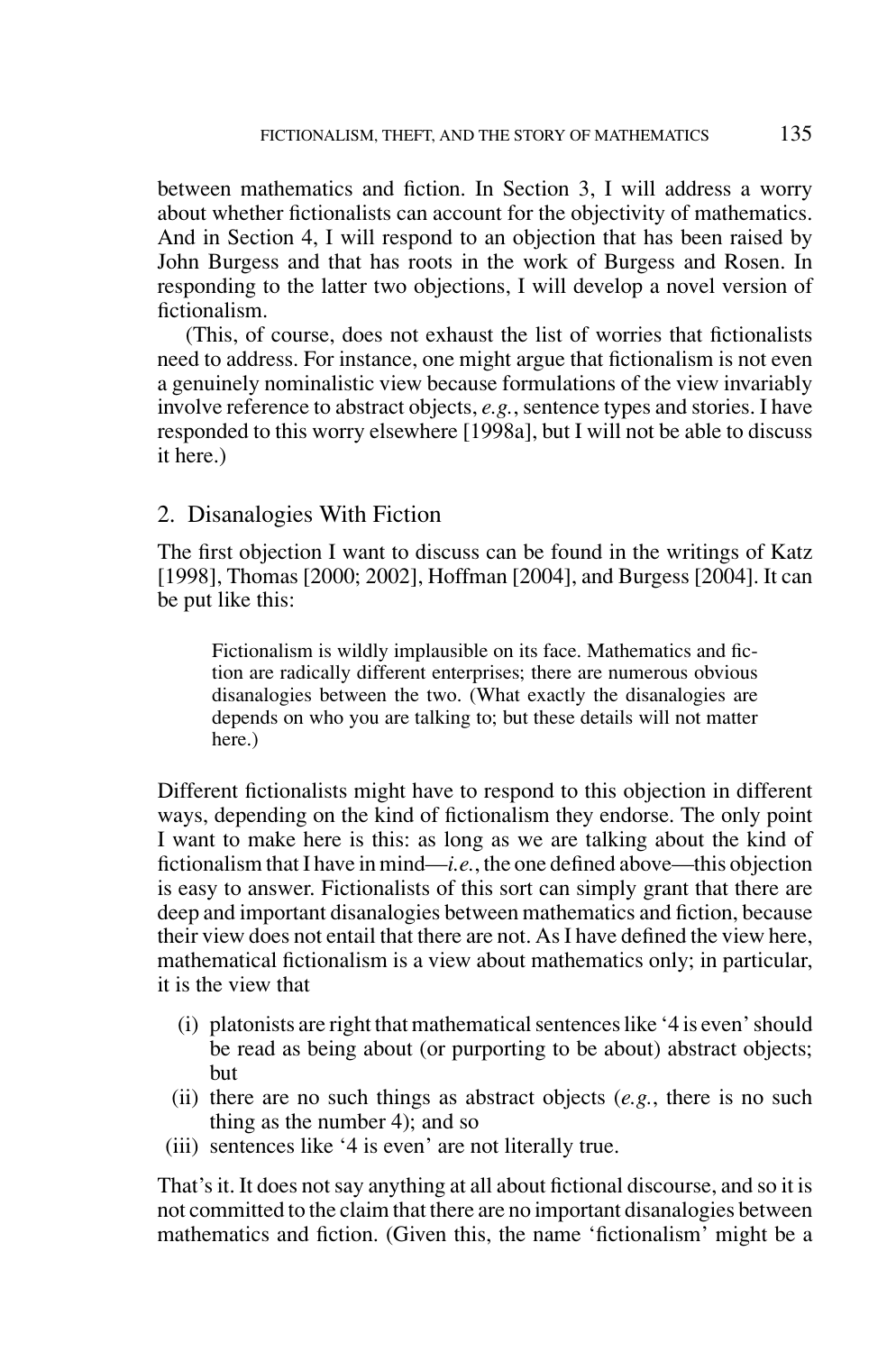bit misleading; a less misleading name might be 'reference-failure-ism', or 'not-true-ism'.)

Now, I do not mean to suggest that fictionalists of the (i)–(iii) variety cannot say that there are any relevant analogies between mathematics and fiction. They can of course claim that there *are* some analogies here; *e.g.*, they might want to say that, as is the case in mathematics, there are no such things as fictional objects and, because of this, typical fictional sentences are not literally true. But by making such claims, fictionalists do not commit themselves to the claim that there are no important disanalogies between the two enterprises and in fact their view is perfectly consistent with the existence of numerous large disanalogies here.

Finally, I should also note that *some* advocates of fictionalism might want to make some more substantive claims about the similarities between mathematics and fiction—or, following [Yablo, 2002], between mathematical and figurative speech—and it may be that by making these claims, they open themselves up to some important objections about whether the alleged similarities in fact hold. But this is irrelevant. My point is simply that (a) fictionalists do not *need* to make any substantive claims about any similarities between mathematics and fiction, and (b) the sort of fictionalism defined above does not involve any such claims.

# 3. Objectivity and Correctness

The second objection to fictionalism I want to discuss can be put like this:

Fictionalism seems incapable of accounting for the objectivity of mathematics. In particular, it seems inconsistent with the fact that there is an important difference between sentences like '4 is even' on the one hand and '5 is even' on the other. Clearly, the former is *correct*, in some sense or other, and the latter is not. The most obvious thing to say here is that this is because '4 is even' is true and '5 is even' is false. But, of course, fictionalists cannot say this, because they think both of these sentences are untrue. So the question is whether fictionalists have any plausible account of what the correctness of sentences like '4 is even' consists in.

This objection might seem rather simple, but it is actually very complicated. It has connections to numerous problematic issues, and I do not have the space to fully address them all. Thus, my aim here will be fairly modest; I just want to provide a sketch and initial defense of the view I have in mind. Even this will take quite a bit of space, but what I say here will also be relevant to my discussion of the Burgess objection in Section 4. (The view developed in this section is similar in certain ways to the fictionalist view developed in my [1998a] and [2001], but it is also different in important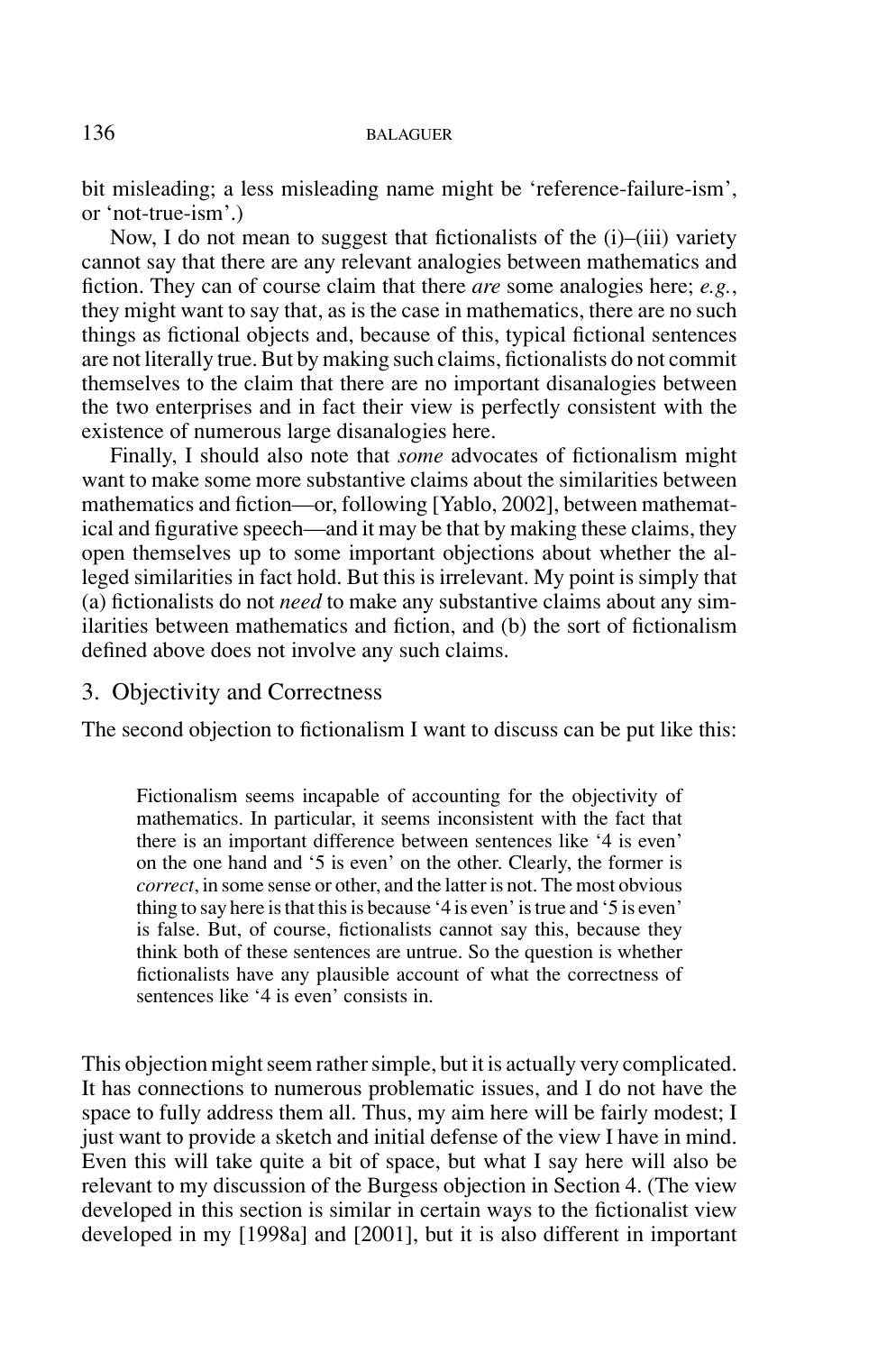ways; I will not take the space to discuss the similarities and differences here.)

Field [1989] responded to the worry about objectivity and correctness by claiming that the difference between '4 is even' and '5 is even' is analogous to the difference between 'Oliver Twist grew up in London' and 'Oliver Twist grew up in L.A.' In other words, the difference is that '4 is even' is part of a certain well-known mathematical story, whereas '5 is even' is not. Field expressed this idea by saying that while neither '4 is even' nor '5 is even' is true *simpliciter*, there is another truth predicate (or pseudo-truth predicate, as the case may be)—*viz*., 'is true in the story of mathematics'—that applies to '4 is even' but not to '5 is even'. And this, fictionalists might say, is why '4 is even' is correct—or *fictionalistically correct*—and '5 is even' is not.

This, I think, is a good start, but fictionalists need to say more. In particular, they need to say what the so-called "story of mathematics" consists in. Field's view (see, *e.g.*, his [1998]) is that it consists essentially in the formal axiom systems that are currently accepted in the various branches of mathematics. But this view is problematic. One might object to it as follows:

Field's view enables fictionalists to account for the correctness of sentences like '4 is even', but there is more than this to the objectivity of mathematics. In particular, it seems that objective mathematical correctness can outstrip currently accepted axioms. For instance, it could turn out that mathematicians are going to discover an objectively correct answer to the question of whether the continuum hypothesis (CH) is true or false. Suppose, for instance, that

- (i) some mathematician M found a new set-theoretic axiom candidate *A* that was accepted by mathematicians as an intuitively obvious claim about sets, and
- (ii) M proved CH from ZF+A (where 'ZF' denotes Zermelo-Fraenkel set theory).

Then mathematicians would say that M had *proven* CH, that he had *discovered* the answer to the CH question, and so on. Indeed, given what we are assuming about *A*—that it is an intuitively obvious claim about sets—it would not even occur to mathematicians to say anything else. And it is hard to believe they would be mistaken about this. The right thing to say would be that CH had been correct all along and that M came along and discovered this. But Field cannot say this. Given that CH and ∼CH are both consistent with currently accepted set theories, he is committed to saying that neither is true in the story of mathematics and hence that there is (at present) no objectively correct answer to the CH question, so that no one could discover the answer to that question.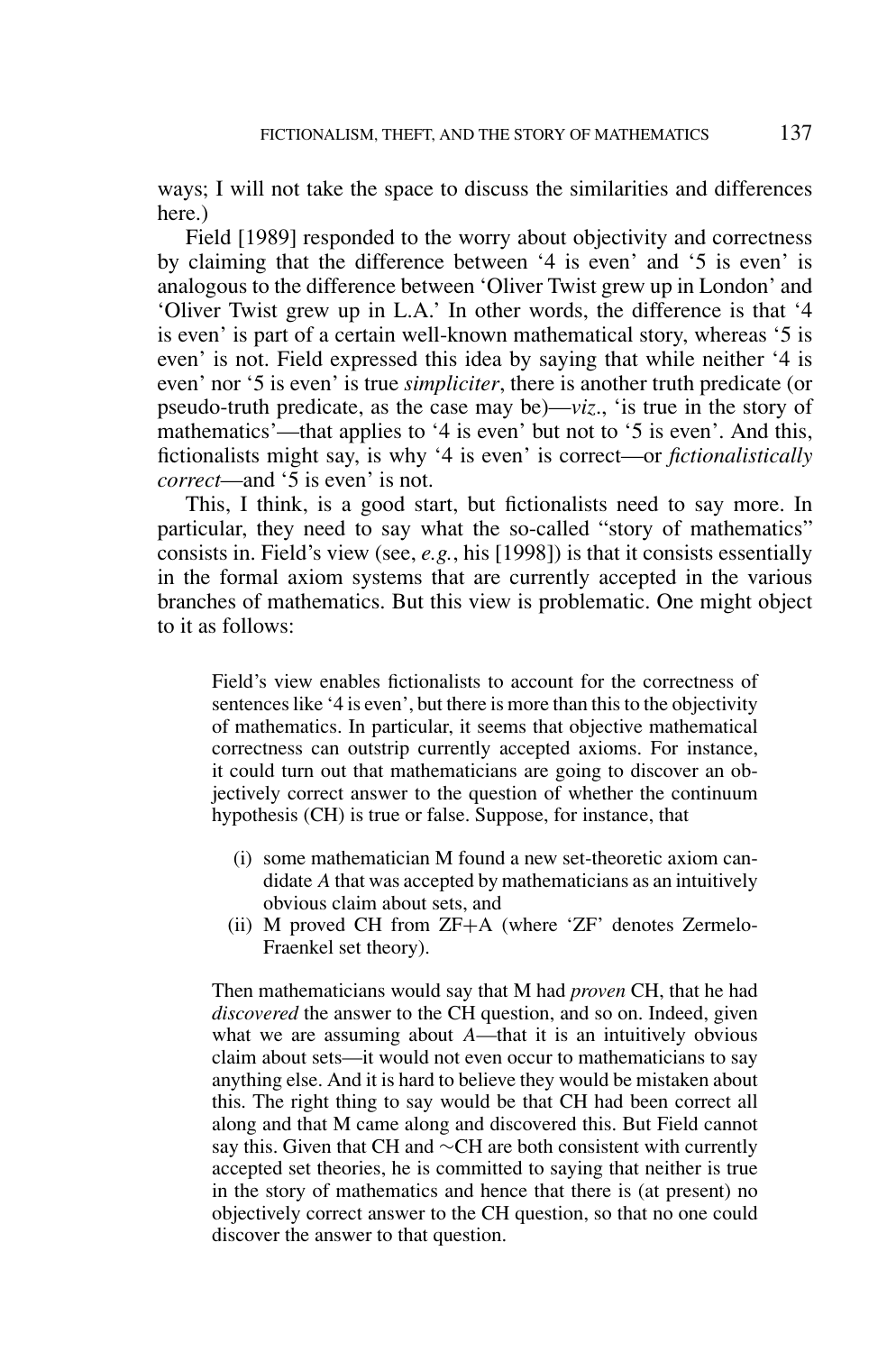In order to respond to this objection, fictionalists need a different theory of what the story of mathematics consists in. The fictionalist view I want to develop is based on the following claim:

The story of mathematics consists in the claim that there actually exist abstract mathematical objects of the kinds that platonists have in mind—*i.e.*, the kinds that our mathematical theories are about, or at least purport to be about.

This view gives rise to a corresponding view of fictionalistic mathematical correctness, which can be put like this:

A pure mathematical sentence is correct, or *fictionalistically correct*, iff it is true in the story of mathematics, as defined in the above way; or, equivalently, iff it would have been true if there had actually existed abstract mathematical objects of the kinds that platonists have in mind, *i.e.*, the kinds that our mathematical theories purport to be about.

If we take the fictionalist view defined in Section 1 and add the present view of fictionalistic correctness and what the story of mathematics consists in, we get a specific version of fictionalism, which might be called *theft-overhonest-toil fictionalism*. For short, I will call it *T-fictionalism*.

Because there are multiple versions of mathematical platonism, so too, there are multiple versions of T-fictionalism. Most importantly, there is a distinction to be drawn between *plenitudinous platonism*—or as I have called it elsewhere, full-blooded platonism, or for short, FBP—and what might be called *sparse platonism*. According to the former, the mathematical realm is plenitudinous, so that there are as many abstract mathematical objects as there could be—*i.e.*, there actually exist abstract mathematical objects of all the logically possible kinds. According to sparse platonism, on the other hand, the mathematical realm is not plenitudinous, so that of all the different kinds of mathematical objects that might exist, only some of them actually exist. I think there are numerous compelling arguments—and I have given these arguments elsewhere [1995; 1998a; 2001]—for thinking that FBP is superior to any version of sparse platonism and, indeed, that it is the only tenable version of platonism. Thus, in what follows, I will mostly be assuming that T-fictionalists are likewise plenitudinous—*i.e.*, that on their view, the story of mathematics consists in the claim that the FBP-ist's ontological thesis is true, or that there actually exists a plenitudinous realm of abstract mathematical objects. But again, it is important to note that if they wanted to, T-fictionalists could also endorse a sparse view, *i.e.*, a view according to which the story of mathematics posited only a sparse mathematical realm.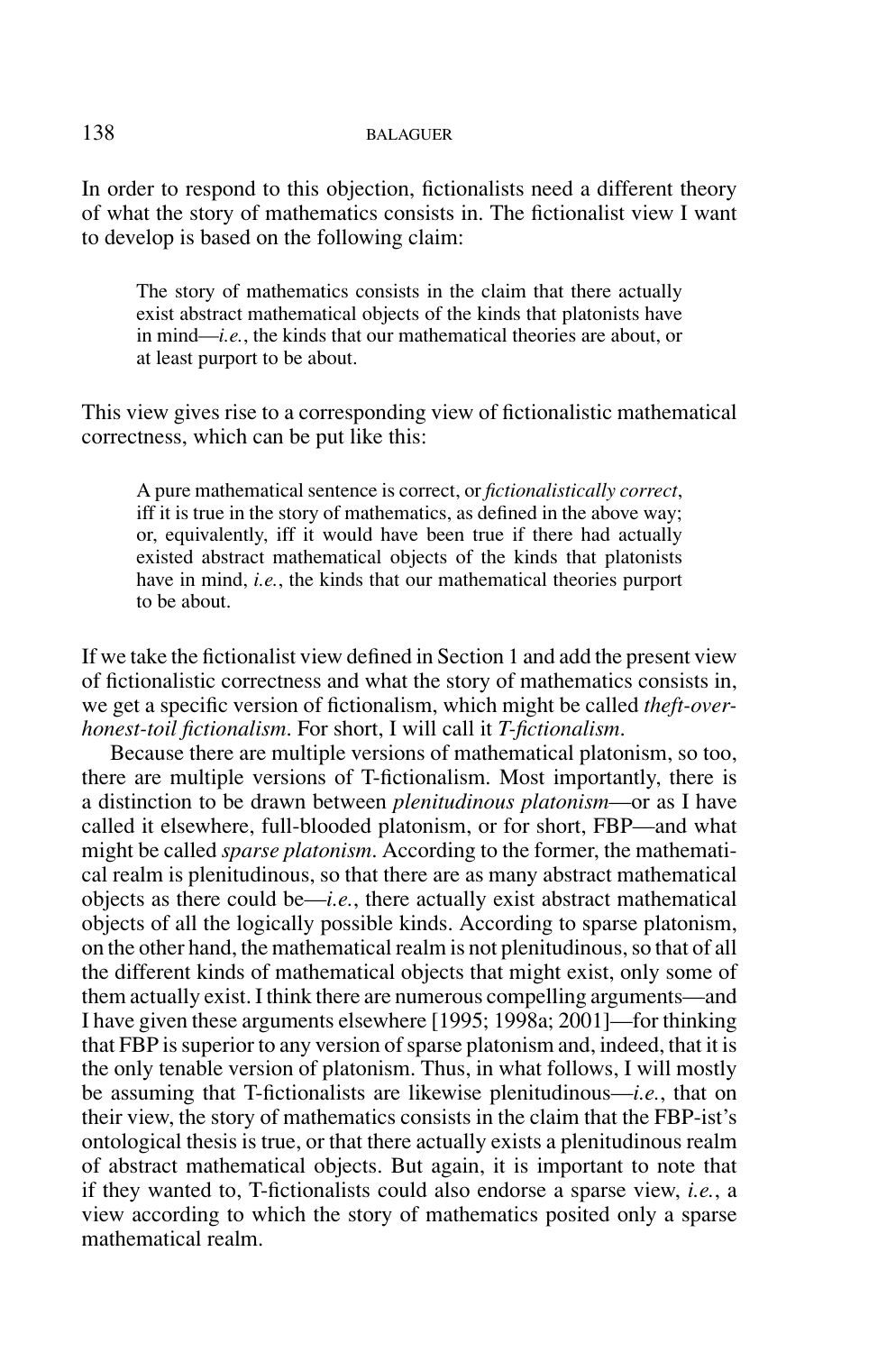In what follows, I will develop and defend T-fictionalism—or rather, a specific version of T-fictionalism—and I will explain how it avoids the objection to Field's view. In order to see how T-fictionalists can solve the problem with Field's view, the first point to notice is that they can solve this problem in any way that platonists can. Since T-fictionalists maintain that a pure mathematical sentence is fictionalistically correct iff it would be true if platonism were true, it follows that any argument platonists could give for the truth of CH in the above scenario can be stolen by T-fictionalists and used as an argument for the fictionalistic correctness of CH in that scenario. Now, in fact, it is not at all obvious what platonists ought to say here, and so I will proceed as follows: in Subsection 3.1, I will develop what I think is the best platonist view of these issues, and then in Subsection 3.2, I will show how T-fictionalists can endorse essentially the same view and how they can use this view to solve the problem with Field's view.

# 3.1. *Platonism and Objectivity*

We can bring out the question about platonistic truth that I want to discuss by reflecting on undecidable sentences like CH and asking what platonists should say about them. The first point to be made here is that platonism entails that there are many different kinds of structures in the mathematical realm, or platonic heaven. Indeed, even if we limit ourselves just to structures that satisfy ZFC (ZF plus the axiom of choice), platonism seems to entail that there are many different kinds of structures that are not isomorphic to one another. For instance, there are structures in which ZFC+CH is true, structures in which ZFC+∼CH is true, and so on. Given this, one might wonder what platonists should say about whether CH or ∼CH is true. Well, one thing they might say is this:

*Silly Platonism*: CH and ∼CH are both true, because CH is true of some parts of the mathematical realm, and ∼CH is true of others.

But platonists do not need to say this, and for a variety of reasons, they would be wise not to. Here is a better view:

*Better Platonism*: There is a difference between being true in some particular structure and being true *simpliciter*. To be true *simpliciter*, a pure mathematical sentence needs to be true in the *intended* structure, or the intended part of the mathematical realm—*i.e.*, the part of the mathematical realm that we have in mind in the given branch of mathematics.

This makes a good deal of sense; on this view, an arithmetic sentence is true iff it is true *of the sequence of natural numbers*; and a set-theoretic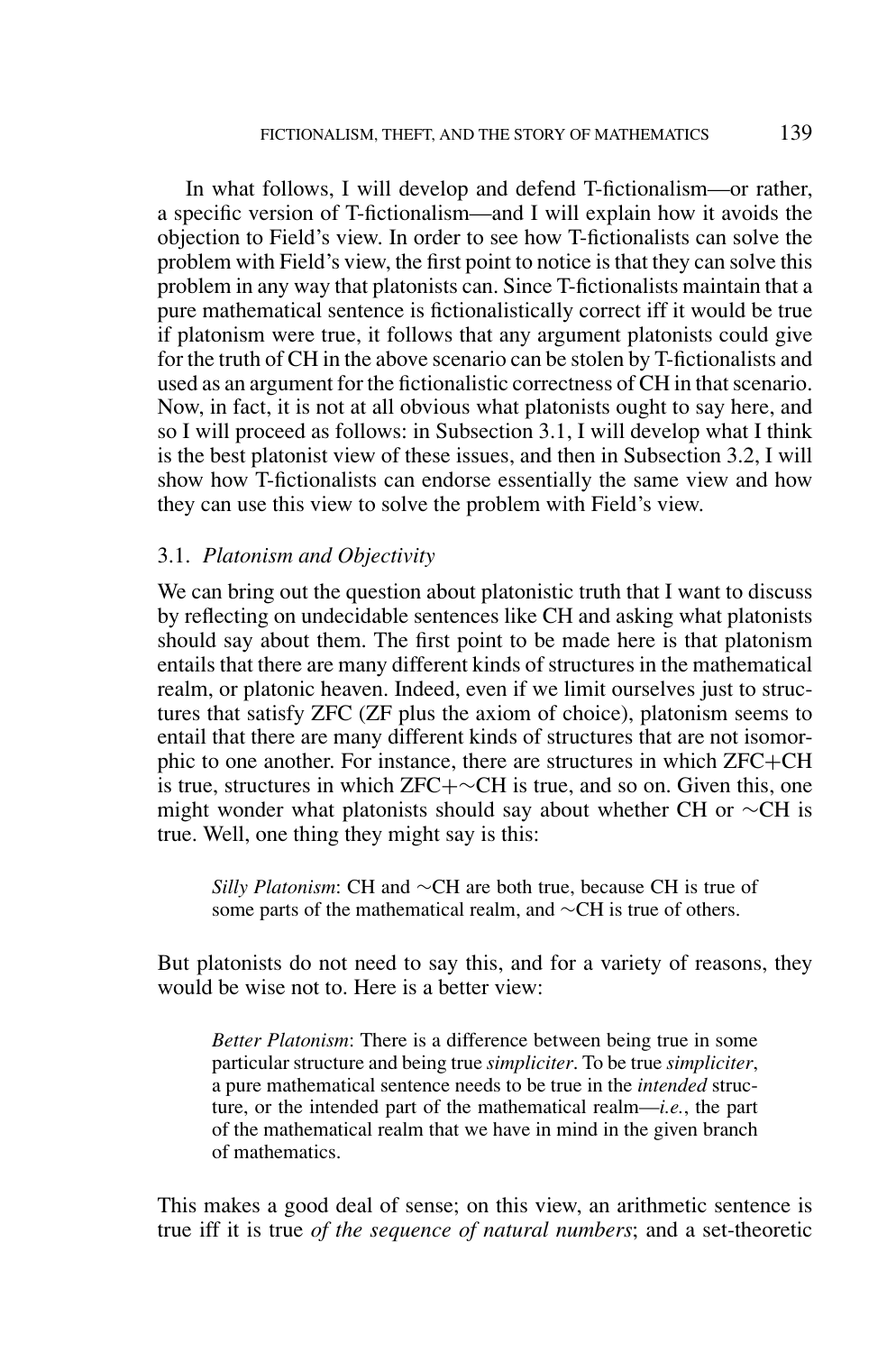sentence is true iff it is true *of the universe of sets*—*i.e.*, the universe of things that correspond to our intentions concerning the word 'set'—and so on. But this cannot be the whole story, for we cannot assume that there is a unique intended structure for every branch of mathematics. It may be that in some branches of mathematics, our intentions have some imprecision in them; in other words, it may be that our *full* conception of the objects being studied is not strong enough, or precise enough, to zero in on a unique structure up to isomorphism. Indeed, this might be the case in set theory. For instance, it may be that there is a pair of structures, call them H1 and H2, such that

- (i) ZFC+CH is true in H1, and
- (ii) ZFC+  $\sim$ CH is true in H2, and
- (iii) H1 and H2 both count as intended structures for set theory, because they are both perfectly consistent with *all* of our set-theoretic intentions—or with *our full conception of the universe of sets* (FCUS).

Thus, the conclusion here seems to be that there could be some mathematical sentences (and it *may* be that CH is such a sentence) that are true in some intended parts of the mathematical realm and false in others. And this, of course, raises a problem for Better Platonism.

But while Better Platonism is problematic, I think it is on the right track. In particular, I like the idea of defining mathematical truth in terms of truth in intended structures, or intended parts of the mathematical realm. But platonists need to develop this idea in a way that is consistent with the fact that there can be multiple intended structures in a given branch of mathematics. The first thing they need to do in this connection is indicate what determines whether a given structure counts as intended in a given domain. Not surprisingly, this has to do with whether the structure fits with our intentions. We can think of our intentions in a given branch of mathematics as being captured by the *full conception* that we have of the objects, or purported objects, in that branch of mathematics. Below, I will say a bit about what our various full conceptions—or as I shall call them, FCs—consist in. But before I do this, I want to indicate how platonists can use our FCs to give a theory of what determines whether a structure counts as intended. They can do this by saying something like the following:

A part *P* of the mathematical realm counts as intended in a branch *B* of mathematics iff all the sentences that are built into the FC in *B*—*i.e.*, the full conception that we have of the purported objects in *B*—are true in *P*. (Actually, this is not quite right, because it assumes that all of our FCs are consistent. But for the sake of simplicity, we can ignore this complication and work with the assumption that our FCs *are* consistent. By proceeding in this way, I will not be begging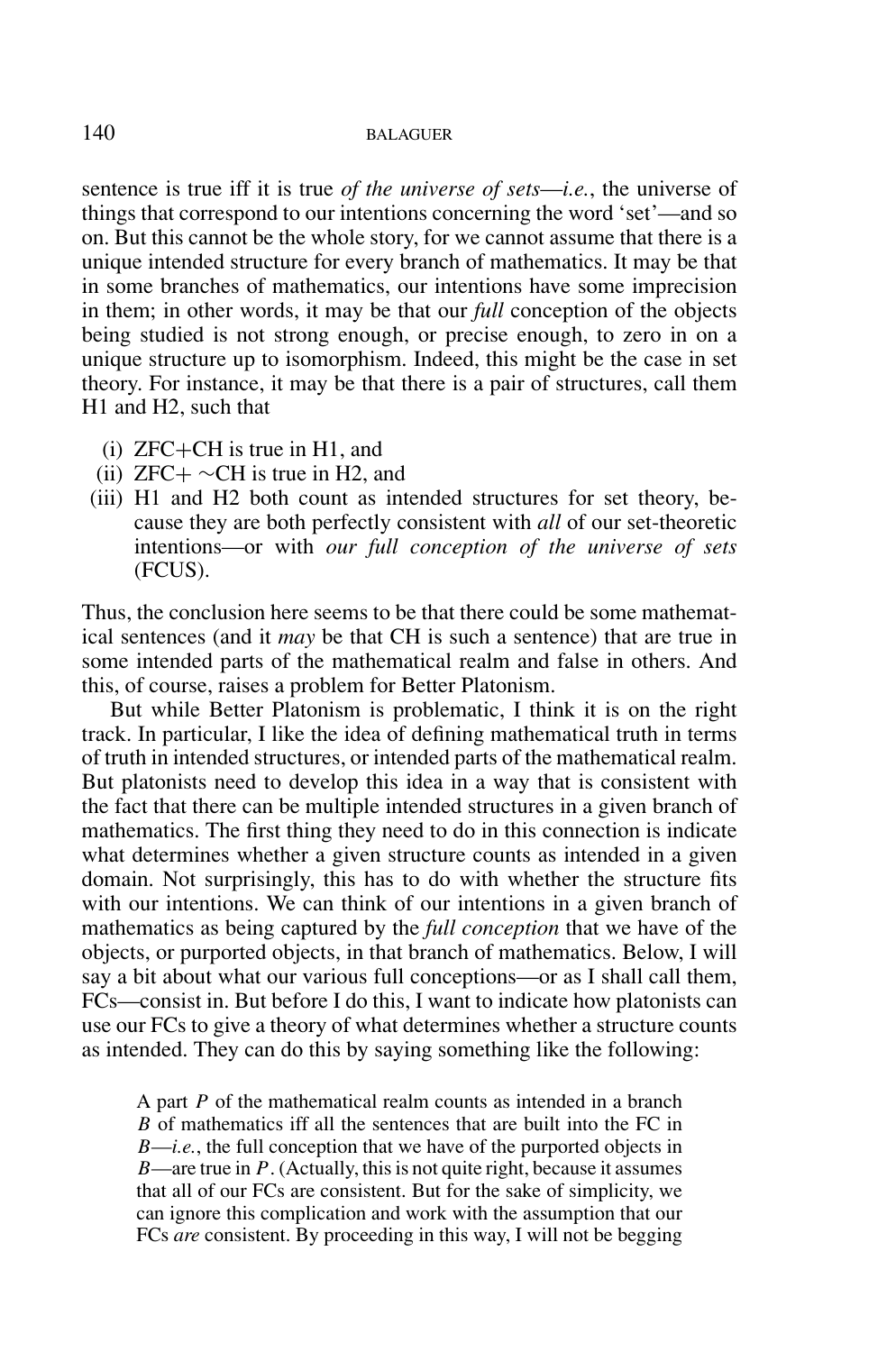any important questions, because nothing important will depend here on what determines which structures count as intended in cases in which our FCs are inconsistent. $6$ )

To make this more precise, I need to clarify what our various full conceptions, or FCs, consist in. We can think of each FC as a bunch of sentences. To see which sentences are included in our FCs we need to distinguish two different kinds of cases, namely, (a) cases in which mathematicians work with an axiom system, and there is nothing behind that system, *i.e.*, we do not have any substantive pretheoretic conception of the objects (or purported objects) being studied; and (b) cases in which we *do* have an intuitive pretheoretic conception of the (purported) objects being studied. To be more precise, what I really have in mind here is a distinction between (a) cases in which any structure that satisfies the relevant axioms is *thereby* an intended structure (or a structure of the kind that the given theory is supposed to be *about*, or some such thing); and (b) cases in which a structure *S* could satisfy the relevant axiom system but still fail to be an intended structure (or a structure of the kind that the given theory was supposed to be about) because the axiom system failed to zero in on the kind of structure we had in mind intuitively and because *S* did not fit with our intuitive or pretheoretic conception. (I suppose some people might argue that, in fact, only one of these kinds of theorizing actually goes on in mathematics. This will not matter here at all, but for the record, I think this is pretty clearly false; it seems obvious that arithmetic fits into category

 $6\,$  Two points. First, there is nothing implausible about the idea that there could be a clear intended structure (or set of structures) in a setting in which the relevant FC was inconsistent. We might have a unique structure in mind (up to isomorphism) but have inconsistent thoughts about it. Second, let me say a few words about how platonists might proceed if we dropped the simplifying assumption that our FCs are all consistent. They could say something of the following form:

A part *P* of the mathematical realm counts as intended in a branch *B* of mathematics iff either (a) the relevant FC is consistent and all the sentences in the FC are true in  $P$ , or else (b) the relevant FC is inconsistent and ...

The trick is to figure out what to plug in for the three dots. We might try something like this: 'for all of the intuitively and theoretically attractive ways of eliminating the contradiction from the relevant FC, if we eliminated the contradiction in the given way, then *P* would come out intended by clause (a).' Or we might use a radically different approach; *e.g.*, we might try to figure out some way to pare down the given FC—*i.e.*, the sum total of *all* our thoughts about the relevant objects—and zero in on a (consistent) subset of these thoughts that picked out the structure(s) that we have in mind. There are a lot of different ideas one might try to develop here, but I will not pursue this any further.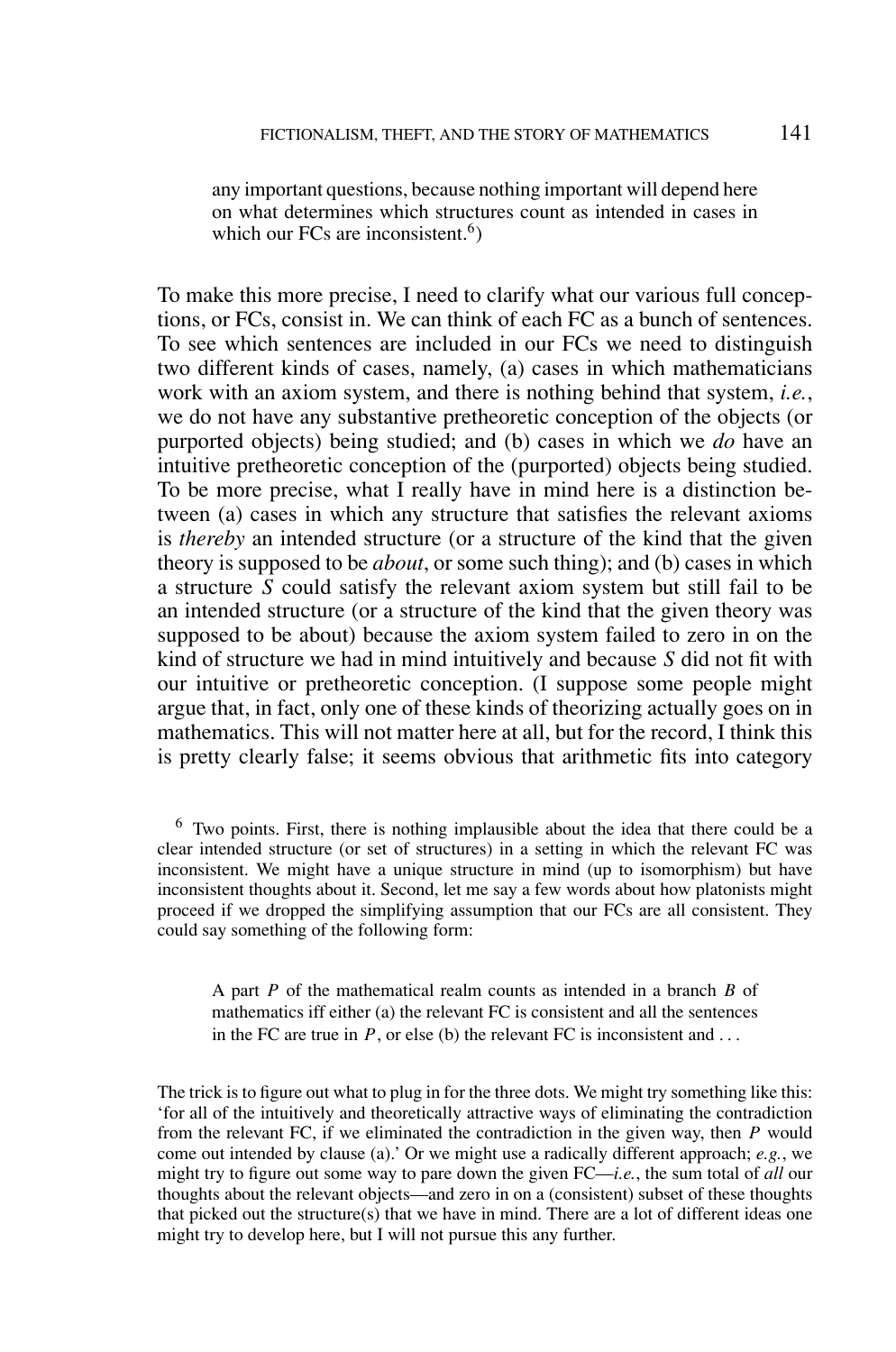(b) and that, say, group theory fits into category  $(a)$ .<sup>7</sup> But again, this is not going to matter here. I am going to discuss both kinds of cases, and if it turns out that only one of them is actualized in mathematical practice, that will not undermine what I say—it will simply mean that some of what I say will be unnecessary.)

In cases in which we do not have any substantive pretheoretic conception of the (purported) objects being studied, the so-called full conception of these objects, or the FC, is essentially exhausted by the given axiom system, so that any structure that satisfies the axioms is thereby an intended structure. And this makes a good deal of sense, for in cases like this, our intention just *is* to be studying the kinds of structures picked out by the given axiom system. Or, put differently, in cases of this kind we can think of the axiom system in question as implicitly defining the kinds of objects being studied. So in this case, the notion of a full conception—and, hence, the notion of an intended structure—does not do any substantive theoretical work.

Things are different in cases in which we do have an intuitive pretheoretic conception of the (purported) objects being studied. I will discuss this kind of case by focusing on our full conception of the natural numbers—or FCNN. We can take FCNN to consist of a bunch of sentences, where a sentence is part of FCNN iff (roughly) either (a) it says something about the natural numbers that we (implicitly or explicitly) accept, or (b) it follows from something we accept about the natural numbers.<sup>8</sup> This is a bit rough and simplified, so let me clarify a few points.

First, in speaking of sentences that "we accept", what I mean are sentences that are uncontroversial among mathematicians (you might want to include ordinary folk here as well, but I think it is probably better not to). This does not mean that a sentence has to be universally accepted by mathematicians in order to be part of FCNN; it just needs to be uncontroversial in the ordinary sense of the term.

Second, it is important to note that when we move away from arithmetic to other branches of mathematics, we might need to replace the word 'we' with a narrower term. If we wanted to give a general formulation here, we might say that our FCs are determined by what is accepted by the *relevant people*, or some such thing, where a person counts as "relevant" in a given domain only if he or she is (a) sufficiently informed on the topic to have opinions that matter, and (b) accepting of the theorizing and the purported

 $\frac{7}{7}$  To appreciate this, notice that (i) nonstandard models of first-order arithmetical theories are clearly unintended models (*i.e.*, we could not plausibly take any nonstandard model to be the sequence of natural numbers); and (ii) any structure that satisfies the axioms of group theory is *thereby* a group.

<sup>&</sup>lt;sup>8</sup> The relevant notion of consequence, or following from, can be thought of as a primitive notion. Or alternatively, we can take *possibility* as a primitive and define consequence in terms of it.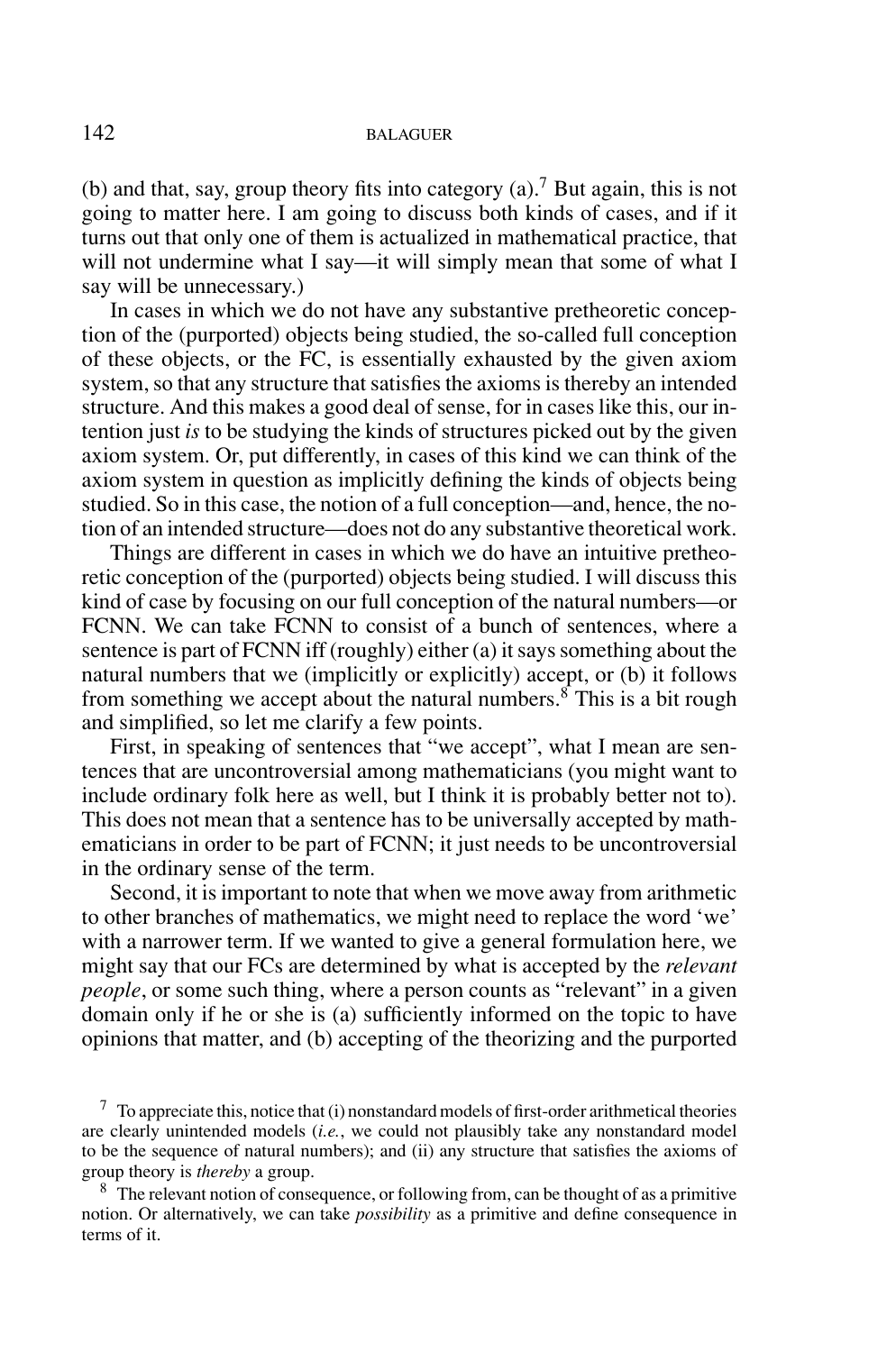objects in question. The purpose of clause (b) is to rule out dissenters *i.e.*, experts who object to the very idea of the objects or the theorizing in question. The opinions and intentions of these people are not needed to determine what the intended objects are, and there is a good reason for not including them here. The reason is that I am characterizing our FCs in terms of what the relevant people *accept*, and dissenters will very likely not accept the relevant sentences at all; thus, they should not be included among the "relevant people".<sup>9</sup>

Third, in the end, we might want to say that in order for a sentence to be part of FCNN, it needs to be the case that we *nonspeculatively* accept it. To see why, suppose that nearly all mathematicians came to believe the twin prime conjecture, but suppose that (because they did not have a proof) they considered this belief to be speculative. In this case, even if the twin prime conjecture was almost universally accepted, we would presumably not want to say that it was part of FCNN. For if the twin prime conjecture was actually false, and if mathematicians speculatively accepted it, then the set of sentences about the natural numbers that we accepted would be inconsistent, but intuitively, our *conception* of the natural numbers would not be. And this is why we might want to require that a sentence be *nonspeculatively* accepted in order to be part of FCNN. (I say that we *might* want to require this because there might be other ways to solve this problem. For instance, one might argue that nonspeculativeness is already built into the definition of 'uncontroversial', and if so, we wouldn't need an additional requirement here.)

Finally, I characterize FCNN in terms of the sentences we *accept*, instead of the ones we believe, for a reason: mathematicians might not literally believe the sentences in FCNN at all. Suppose, for instance, that all mathematicians suddenly became fictionalists (or suppose the community of mathematicians was split between platonists and fictionalists); then mathematicians (or at least some of them) would not believe the sentences in FCNN. But they would still accept those sentences in the sense I have in mind. We do not need to get very precise about what exactly 'accept' means here, but we can at least say that various kinds of mental states will count as kinds of acceptances. For instance, a person *P* will count as accepting a sentence  $S$  if  $P$  is in a mental state  $\overline{M}$  that counts as a belief that *S* is true, or a belief that it is fictionalistically correct, or a belief that

<sup>&</sup>lt;sup>9</sup> There could be cases in which there was only one relevant person; I can theorize about a given mathematical structure even if no one else does. There could also be cases where there *seemed* to be a community but there really was not one. *E.g.*, suppose that (i) two people, *A* and *B*, claimed to be talking about objects of the same kind and believed there were large discrepancies in what they accepted about these objects, and (ii) *A* and *B* were really just thinking of two different kinds of objects or structures. In this case, there would simply be two different FCs and two different kinds of intended structures.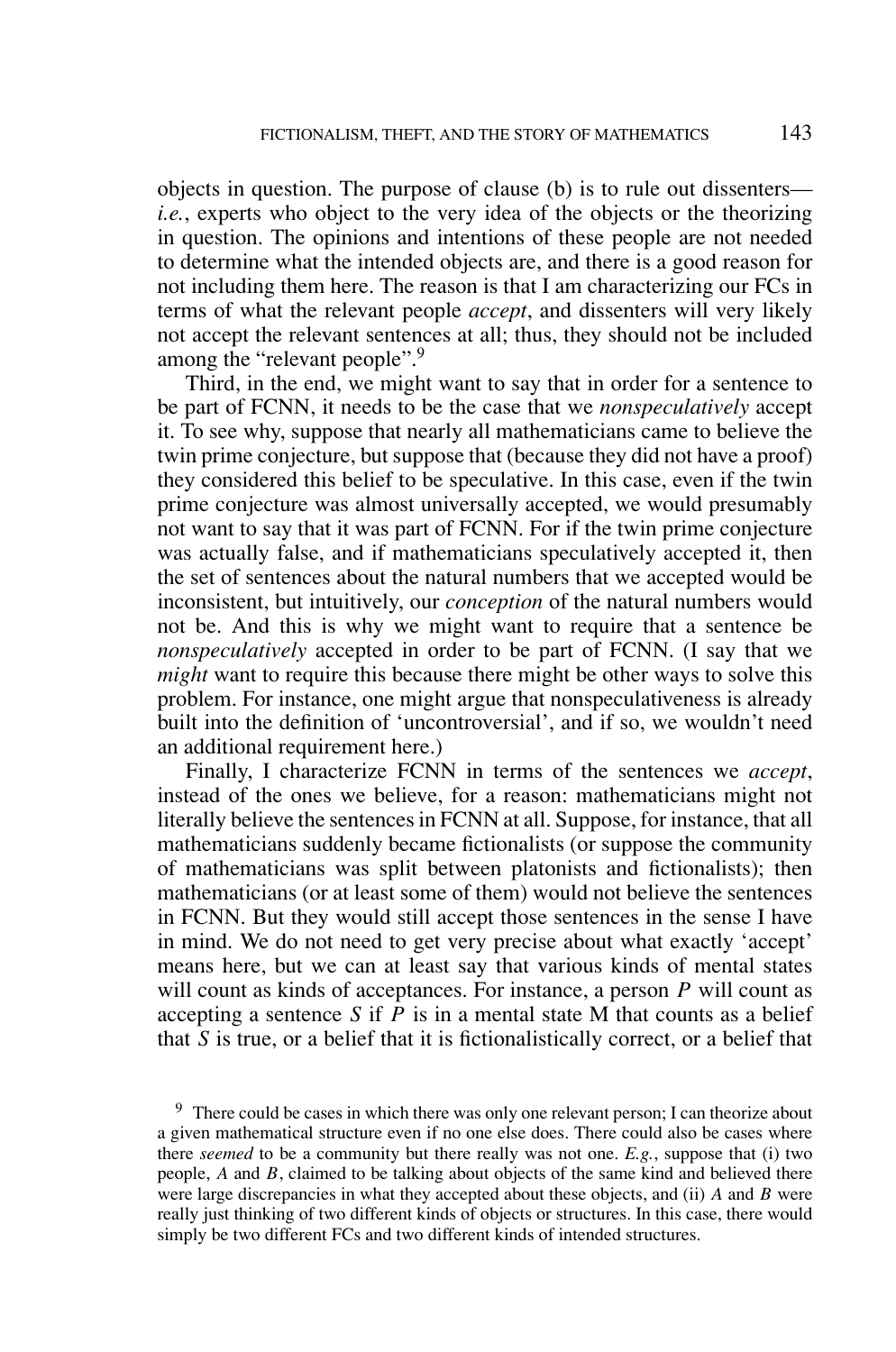it is correct in some other appropriate nominalistic sense, or a belief that it is true-or-correct, or if M is such that there is no fact of the matter whether it is a belief that *S* is true or a belief that it is correct, and so on. Various other kinds of mental states might also count as kinds of acceptances of *S*, but there is no need to list them all here.<sup>10</sup>

So given all this, what sentences are built into FCNN? Well, for starters, I think we can safely assume that all of the axioms of standard arithmetical theories—sentences like '0 is a number' and 'Every number has a successor'—are part of FCNN, because they are all uncontroversial in the ordinary sense of the term. Thus, the theorems of our arithmetical theories—sentences like ' $7 + 5 = 12$ ' and 'There are infinitely many primes'—are also part of FCNN. (The same goes for our full conception of the universe of sets (FCUS), and this brings out an important point, namely, that our FCs are not wholly pretheoretic or intuitive—they are theoretically informed. It is implausible to suppose that, say, the axiom of infinity is pretheoretic or intuitive; but it is still very obviously part of FCUS.)

In any event, while FCNN contains the axioms and theorems of standard arithmetical theories, it is plausible to suppose that it also goes beyond those sentences. For instance, one might hold that FCNN contains the sentence, 'The Godel sentences of the standard axiomatic theories of arithmetic are ¨ true'. There are other sentences we might list here as well, but it is important to understand that we will not be able to get very precise about what exactly is contained in FCNN. For at least on the above way of conceiving of it and probably on any decent conception of it, FCNN is not a precisely defined set of sentences; on the contrary, there are numerous kinds of vagueness and imprecision here. One obvious issue is that 'uncontroversial' is a vague term. Another issue is that it is not clear when a sentence ought to count as being *about the natural numbers* in the relevant sense. For instance, according my intuitions, sentences like '2 is not identical to the Mona Lisa' are about the natural numbers in the relevant sense, whereas sentences like  $2$  is the number of Martian moons' are not.<sup>11</sup> But others might feel differently about some such sentences. In any event, it seems likely to me that, in the end, there are probably some sentences for which there is simply no objective fact of the matter as to whether they are part of FCNN.

But this does not really matter. For whatever vaguenesses and imprecisions there are in FCNN, it is still (very obviously) strong and precise enough to pick out a unique mathematical structure up to isomorphism,

 $10$  Of course, none of this counts as a definition of 'accept'. I am not sure how exactly that term ought to be defined. One approach would be to take it as a primitive. Another approach would be to take it to be a natural kind term. I will not pursue this issue here.

 $11$  I think there is a view of aboutness that makes sense of these intuitions, but I do not have the space to develop this view here.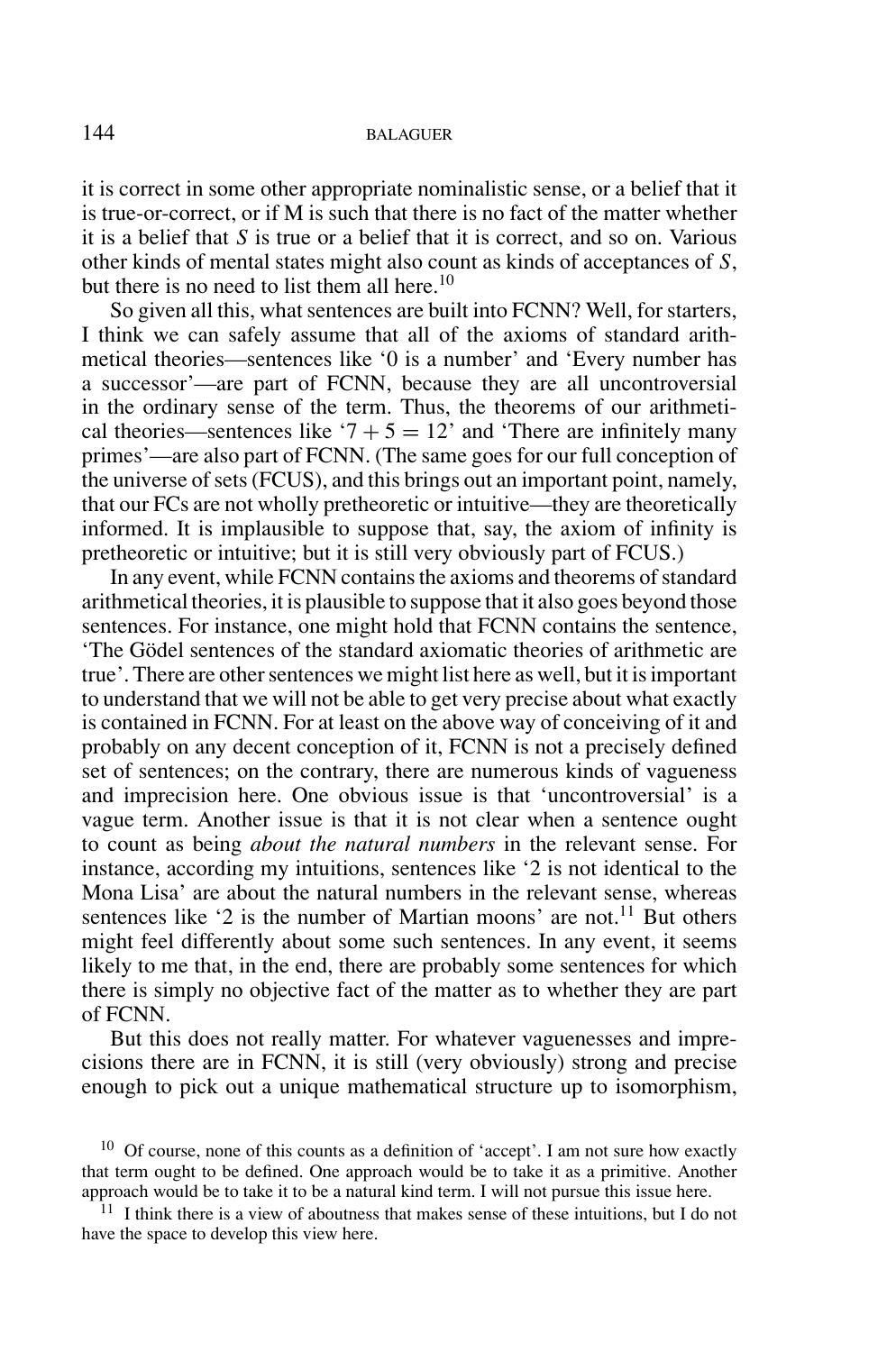and so platonists can claim that, in arithmetic, there is a unique intended structure up to isomorphism. (I suppose one might doubt the claim that FCNN picks out a unique structure up to isomorphism. Indeed, Putnam argued something like this in his [1980]. I will not bother to respond to this here because in the present context it does not really matter: if I became convinced that FCNN failed to pick out a unique structure up to isomorphism, I could just take the same line on arithmetic that I take below on set theory. I should say, however, that I think it is entirely obvious that FCNN *does* pick out a unique structure up to isomorphism, so that something must be wrong with Putnam's argument.<sup>12,13</sup>)

In any event, whatever we say about arithmetic, in set theory, as we have already seen, it is not at all obvious that there is a unique intended structure up to isomorphism. There may be multiple parts of the mathematical realm such that (a) they are not isomorphic to one another, and (b) they all count as intended in connection with set theory, because they all fit perfectly with our full conception of the universe of sets, or FCUS. In particular, it may be that H1 and H2 (defined several paragraphs back) provide an instance of this, so that both of these hierarchies count as intended parts of the mathematical realm, and CH is true in some intended parts of the mathematical realm and false in others.

Given all of this, it seems to me that platonists should reject Better Platonism and endorse the following view instead:

(IBP) A pure mathematical sentence *S* is *true* iff it is true in *all* the parts of the mathematical realm that count as intended in the given

 $12$  Here is a quick little argument for thinking that FCNN does pick out a unique structure up to isomorphism: while there are other structures in the vicinity—most notably, non-standard models of our first-order arithmetical theories—when someone points these structures out to us, our reaction is that they are clearly not what we had in mind, *i.e.*, they are *unintended*. This alone suggests that these structures are inconsistent with our arithmetical intentions, or with FCNN (and since FCNN is not a first-order theory, we cannot run the same trick on it). Now, someone like Putnam might raise an epistemological worry about how we humans could manage to zero our minds in here on a unique structure (up to isomorphism). I think I have a bead on how we are able to do this—see, *e.g.*, my [1995], [1998a], and [2001]—but the point I am making here is that even if it were a complete mystery *how* we manage to do this, it is still obvious that we *do* manage to do it. In particular, it is obvious that non-standard models of arithmetic are at odds with our arithmetical intentions. We know this first-hand—by simply noticing our intuitive reactions to non-standard models.

<sup>13</sup> It is worth noting that even if FCNN is *inconsistent*, it almost certainly still picks out a unique structure up to isomorphism. Indeed, it almost certainly still picks out the *right* structure, *i.e.*, the one we think we have in mind in arithmetic. It is almost inconceivable that our natural-number thoughts are so badly inconsistent that it is not the case that we have in mind the structure that we think we have in mind. But if (against all appearances) this were indeed the case, it would not be a problem for platonists or fictionalists. It would be a problem for the mathematical community.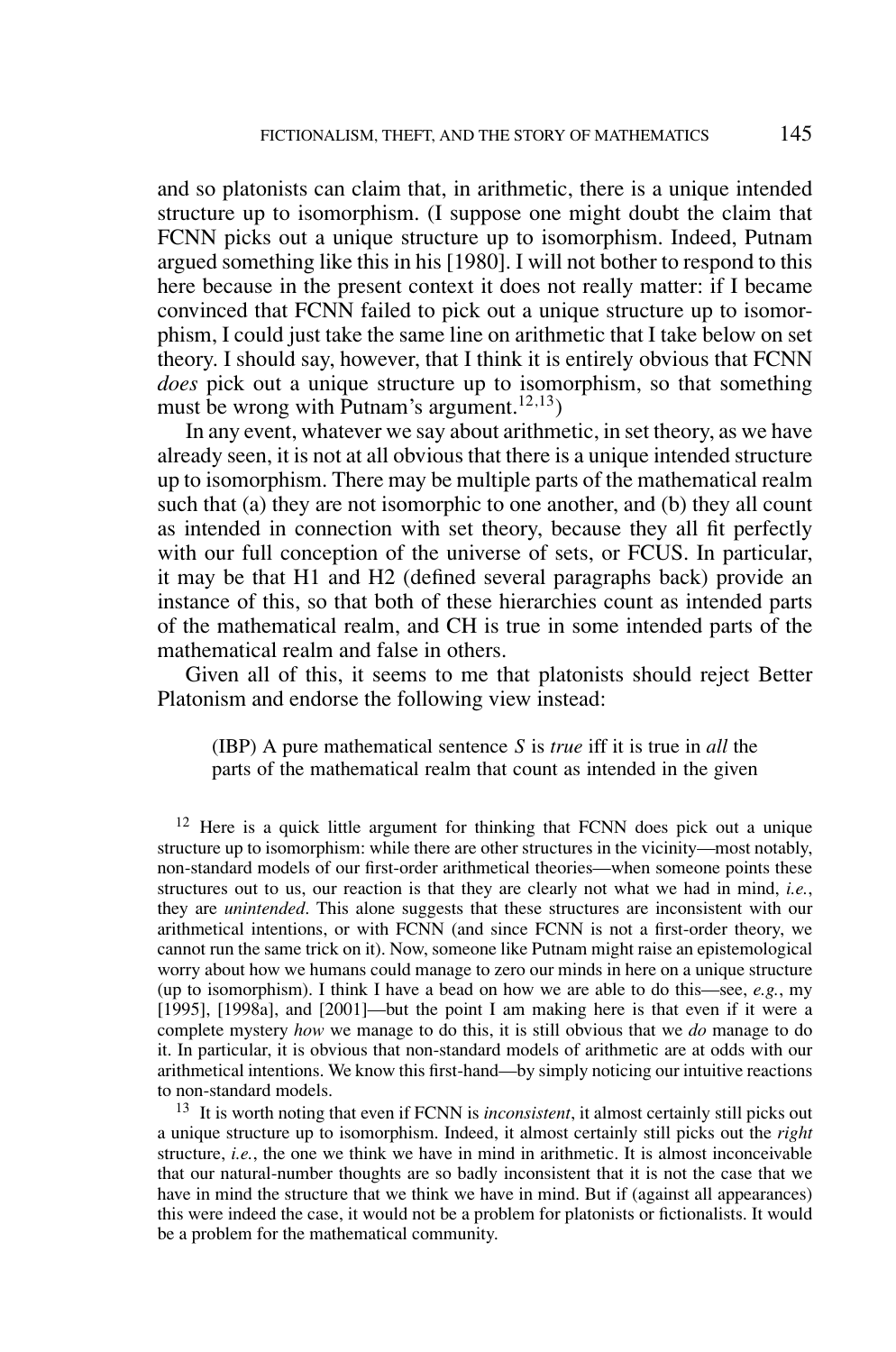branch of mathematics (and there is at least one such part of the mathematical realm); and *S* is *false* iff it is false in all such parts of the mathematical realm (or there is no such part of the mathematical realm<sup>14</sup>); and if *S* is true in some intended parts of the mathematical realm and false in others, then there is no fact of the matter as to whether it is true or false.

Let us call platonists who endorse this view *IBP-platonists*. This view entails that there might be bivalence failures in mathematics, and so there are obvious worries one might have here, *e.g.*, about the use of classical logic in mathematics. I will presently argue, however, that (a) IBP-platonism is perfectly consistent with the use of classical logic in mathematics, and (b) the fact that IBP-platonism allows for the possibility of bivalence failures does not give rise to any good reason to reject the view, and indeed it actually gives rise to a powerful argument in *favor* of the view.

The first point I want to make here is that while IBP-platonism allows for the possibility of bivalence failures in mathematics, it does not give rise to *wide-spread* bivalence failures. To begin with, there will not be any bivalence failures in arithmetic, according to this view. This is because (a) as we have seen, our full conception of the natural numbers—FCNN picks out a unique structure up to isomorphism; and so (b) there is a unique intended structure for arithmetic (again, up to isomorphism); and it follows from this that (c) IBP-platonism does not allow any bivalence failures in arithmetic. Moreover, even when we move to set theory, IBP-platonism does not give rise to *rampant* bivalence failures. To begin with, I think it is pretty easy to argue that all of the standard axioms of set theory—including the axiom of choice—are inherent in FCUS, *i.e.*, our full conception of the universe of sets, and so it seems that everything that follows from ZFC will be true in all intended structures and, hence, according to IBP-platonism, true. Likewise, everything that is inconsistent with ZFC will come out false on this view. In addition, IBP-platonism entails that set-theoretic sentences that are undecidable in ZFC can still be true. For instance, if it turns out that, unbeknownst to us, CH is built into FCUS, or if CH follows from some new axiom candidate that is built into FCUS, then CH is true in all intended parts of the mathematical realm, and so, according to IBP-platonism, it is true.

However, IBP-platonism also entails that it *might* be that there is no fact of the matter whether some undecidable sentences are correct. For instance, if CH and ∼CH are both fully consistent with FCUS, so that they are both

<sup>14</sup> We actually do not need this parenthetical remark, because if there are no such parts of the mathematical realm, then it will be true (vacuously) that *S* is false in all such parts of the mathematical realm. Also, one might want to say (à la Strawson) that if there is no such part of the mathematical realm, then *S* is neither true nor false, because it has a false presupposition. I prefer the view that in such cases, *S* is false, but nothing important turns on this.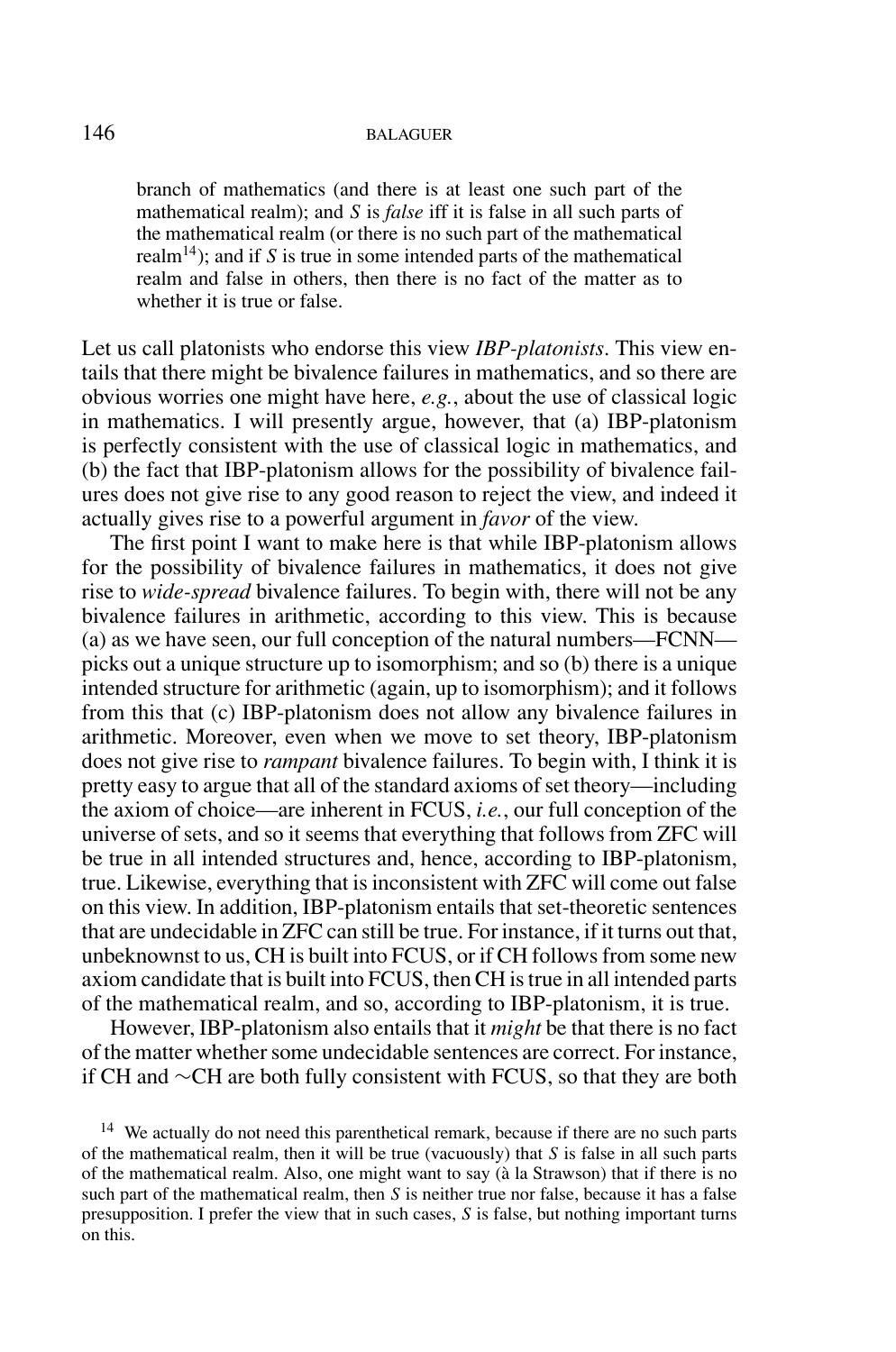true in some intended parts of the mathematical realm, then according to IBP-platonism, there is no fact of the matter as to whether CH is true. Now, it might seem that this is a problem for IBP-platonism, but I want to argue that, on the contrary, it actually gives rise to a powerful argument in its favor. For I think it can be argued that the following claim is true:

In cases in which IBP-platonism entails that there is no fact of the matter as to whether some mathematical sentence is true or false (or correct or incorrect), there *really is not* any fact of the matter as to whether the sentence in question is correct or incorrect, and so IBPplatonism dovetails here with the facts about actual mathematical practice.

Let me argue this point by focusing on the case of CH. If CH is neither true nor false according to IBP-platonism, then here is what we know: there are two hierarchies, or purported hierarchies—call them H1 and H2—such that CH is true in H1, ∼CH is true in H2, and H1 and H2 both count as intended hierarchies for set theory. Given this, how in the world could CH be correct or incorrect? Suppose you favored CH. How could you possibly mount a cogent argument against ∼CH? If you found an axiom candidate A such that ZF+A entailed CH, then we know for certain that A would be wildly controversial; in particular, we know that ∼A would be true in some intended structures. Now, of course, mathematicians might come to embrace A for some reason, but given what we are assuming about this scenario, it would not be plausible to take this acceptance of A as involving a discovery of an antecedently existing mathematical fact. It would rather involve some sort of change in the subject matter, or a decision to focus on a certain sort of theory, or a certain sort of structure, probably for some aesthetic or pragmatic reason. (This might lead to FCUS evolving so that, in the future, A was true, according to IBP-platonism. But it wouldn't make it the case that A had been true all along.)

As far as I can see, there is only one way to avoid the conclusion that, in the above H1-H2 scenario, there is no objective fact of the matter as to whether CH is correct. One would have to adopt a sparse platonist view according to which the CH question is settled by brute, arbitrary existence facts. Platonists might try to say that on their view the solution to the CH problem, in the above H1-H2 scenario, is decided by what the actual set-theoretic universe is like—*i.e.*, by whether CH or ∼CH is true in *that* universe. But what does 'the actual set-theoretic universe' refer to? Presumably the *intended* structure for set theory—*i.e.*, the structure we are talking about when we engage in 'set' talk. But in the above scenario, H1 and H2 both count as intended. So as long as H1 and H2 both exist, the CH question cannot be settled by looking at the nature of "the set-theoretic universe". Thus, it seems to me that there is only one way to obtain the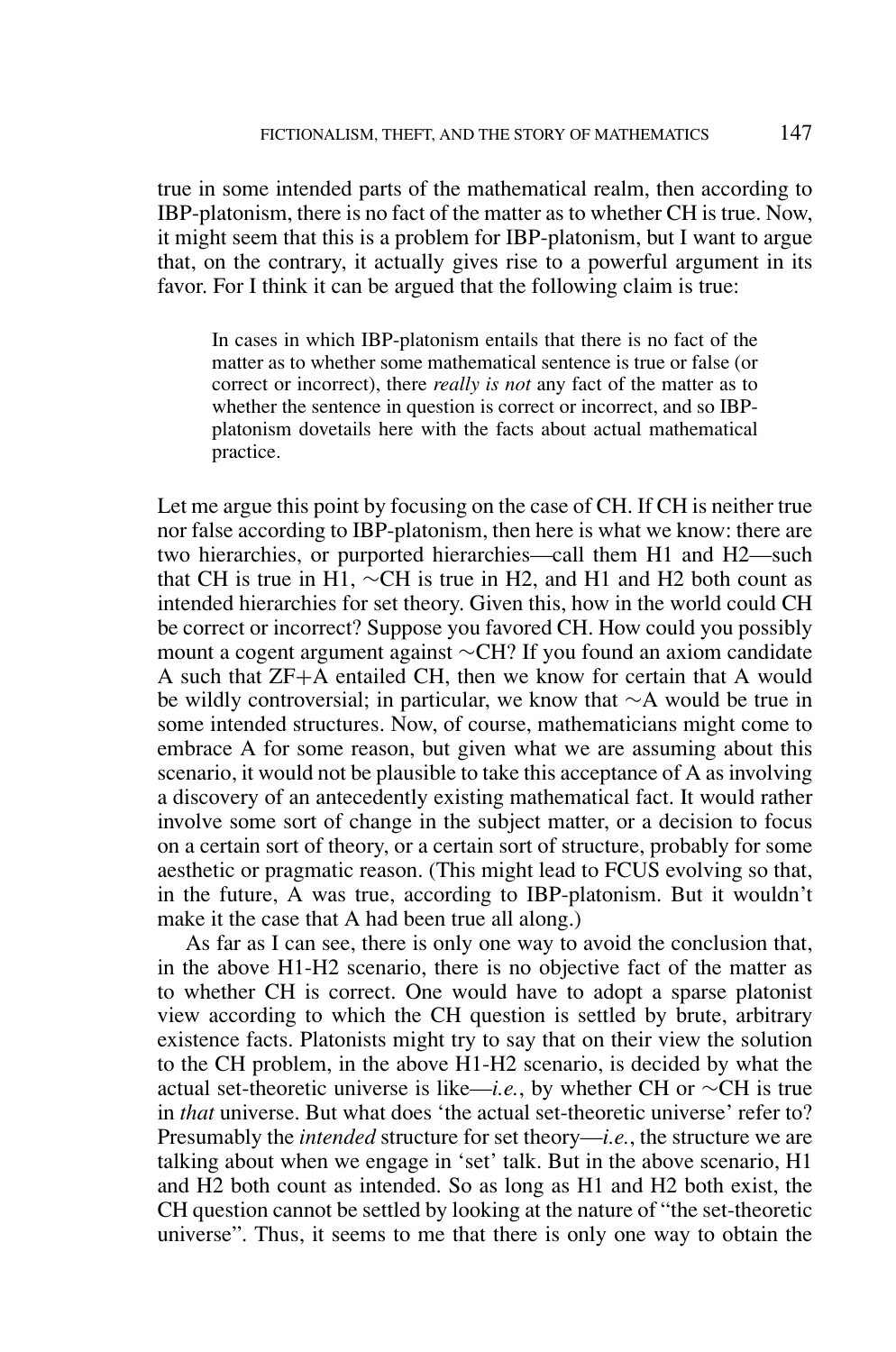result that, in this scenario, there is an objectively correct answer to the CH question that is determined by facts about actually existing mathematical objects; one would have to say something like this:

*Sparse Platonism*: It is not the case that H1-type hierarchies and H2-type hierarchies both exist. Hierarchies of one of these two kinds exist in the mathematical realm, but not both. If there exist H1-type hierarchies (and not H2-type hierarchies), then CH is true and ∼CH is false; and if there exist H2-type hierarchies (and not H1-type hierarchies), then ∼CH is true and CH is false.

I think it is pretty easy to argue that this view is wrongheaded, for it makes mathematical truth arbitrary and mathematical discovery impossible. Given that there is no contradiction in the idea of an H1-type hierarchy or an H2 type hierarchy, what grounds could we possibly have for believing in H1 but not H2, or *vice versa*? After all, these are abstract objects we are talking about. What rational reason could we possibly have for believing in the existence of one mathematical structure but not another? The answer, it seems, is none. And so it seems to me that any reasonable platonist view will entail that in the above scenario, H1-type hierarchies and H2-type hierarchies both exist. Indeed, I think it can be argued—and, in fact, I *have* argued [1995; 1998a; 2001]—that the only tenable versions of platonism are those that take the mathematical realm to be *plenitudinous*, *i.e.*, that maintain that there are as many abstract mathematical objects as there could possibly be.

So it seems to me that there is no plausible view that delivers a guarantee that we will always have bivalence in mathematics. It really is true that there might be bivalence failures in connection with some undecidable sentences, and in particular, in the above scenario (*i.e.*, the one in which H1 and H2 both count as intended set-theoretic hierarchies), there really is no fact of the matter as to whether CH is correct. Thus, the fact that IBPplatonism leads to these results is not a problem. Indeed, this counts in its favor, because it is getting things right here. (It is also worth noting that there is nothing special here about mathematics. In general, imprecision in our thought and talk can lead to bivalence failures, and this is all that is going on here.) $15$ 

<sup>15</sup> Tony Martin once told me that on his view, there *is* an objectively correct answer to the CH question because we can just ask whether CH is true of the part of the mathematical realm that contains *all* the sets, from all the different hierarchies. But if our term 'set' is imprecise, then there is no fact of the matter as to which part of the mathematical realm is the part that contains all and only sets. Now, Martin might doubt that 'set' is imprecise, and he might be right, but that is irrelevant here, because I am just saying what would follow if it *were* imprecise.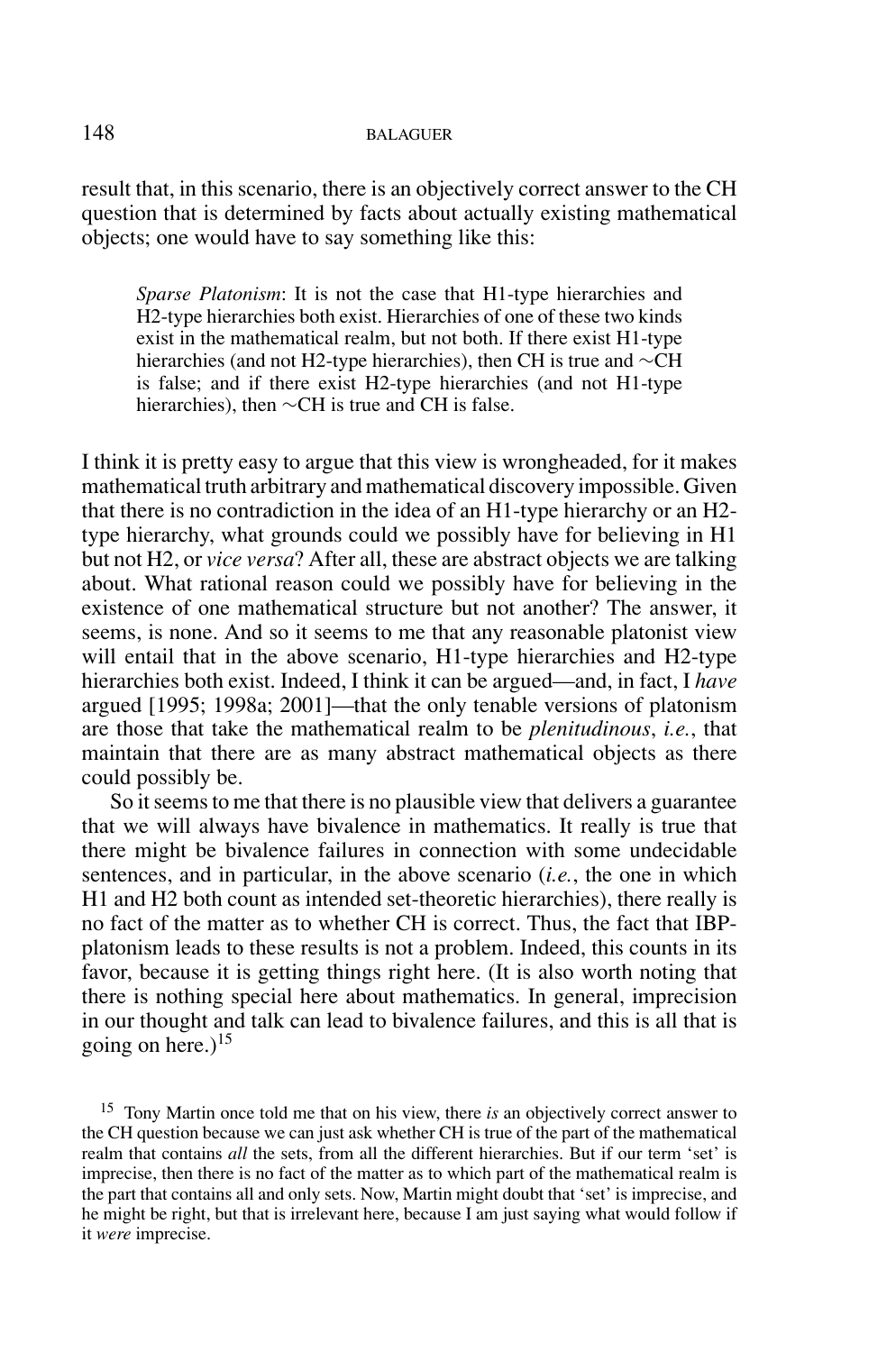This gives us one reason for favoring IBP-platonism over views that do not allow for the possibility of bivalence failures. Here is a second argument: IBP-platonism is *non-revisionistic* in the sense that it does not settle questions that are best settled by mathematicians. It is a controversial question whether there is an objective fact of the matter about the CH question, and it seems to me that this question should be settled by mathematicians, not philosophers. IBP-platonism allows mathematicians to settle this question, because it entails that this is an open mathematical question. But most philosophies of mathematics are more dictatorial here; *e.g.*, most traditional versions of realism entail that there is a fact of the matter about CH, and most traditional versions of anti-realism entail that there is not.

(There are other arguments for favoring IBP-platonism over other versions of platonism, but these other arguments are unrelated to the issue of bivalence. Indeed, one such argument will emerge below: unlike other versions of platonism, IBP-platonism accounts for the fact that intuitiveness is a sign of correctness in mathematics. And this is related to what is, I think, the most important reason for favoring IBP-platonism over other versions of platonism: it goes hand-in-hand with plenitudinous platonism, or FBP, and this is the only version of platonism that is consistent with a tenable epistemology for mathematics. I have developed this last argument at length elsewhere [1995; 1998a], but the above discussion provides a hint as to how the argument goes, for it brings out the point that sparse platonist views make mathematical discovery impossible in a way that IBP-platonism and plenitudinous platonism do not.)

Finally, it is important to note that IBP-platonism is perfectly consistent with the use in mathematics of classical logic, in particular, the law of excluded middle. According to IBP-platonism, we can safely use the law of excluded middle in proofs because all (purely mathematical) instances of that law are true, because they are all true in all intended structures. Now, of course, according to IBP-platonism, this is a sort of half truth, because that view entails that there might be some mathematical sentences that are neither true nor false. But this just does not matter, because IBP-platonism entails that mathematicians can use the law of excluded middle without being led astray anyway.

#### 3.2. *IBF-Fictionalism*

If the above considerations are right, then IBP-platonism is the best version of platonism. Thus, since T-fictionalists want to mimic what platonists say about these issues, they will want to endorse an analogous view. In particular, they can endorse the following:

(IBF) A pure mathematical sentence *S* is *correct* iff, in the story of mathematics, *S* is true in all the parts of the mathematical realm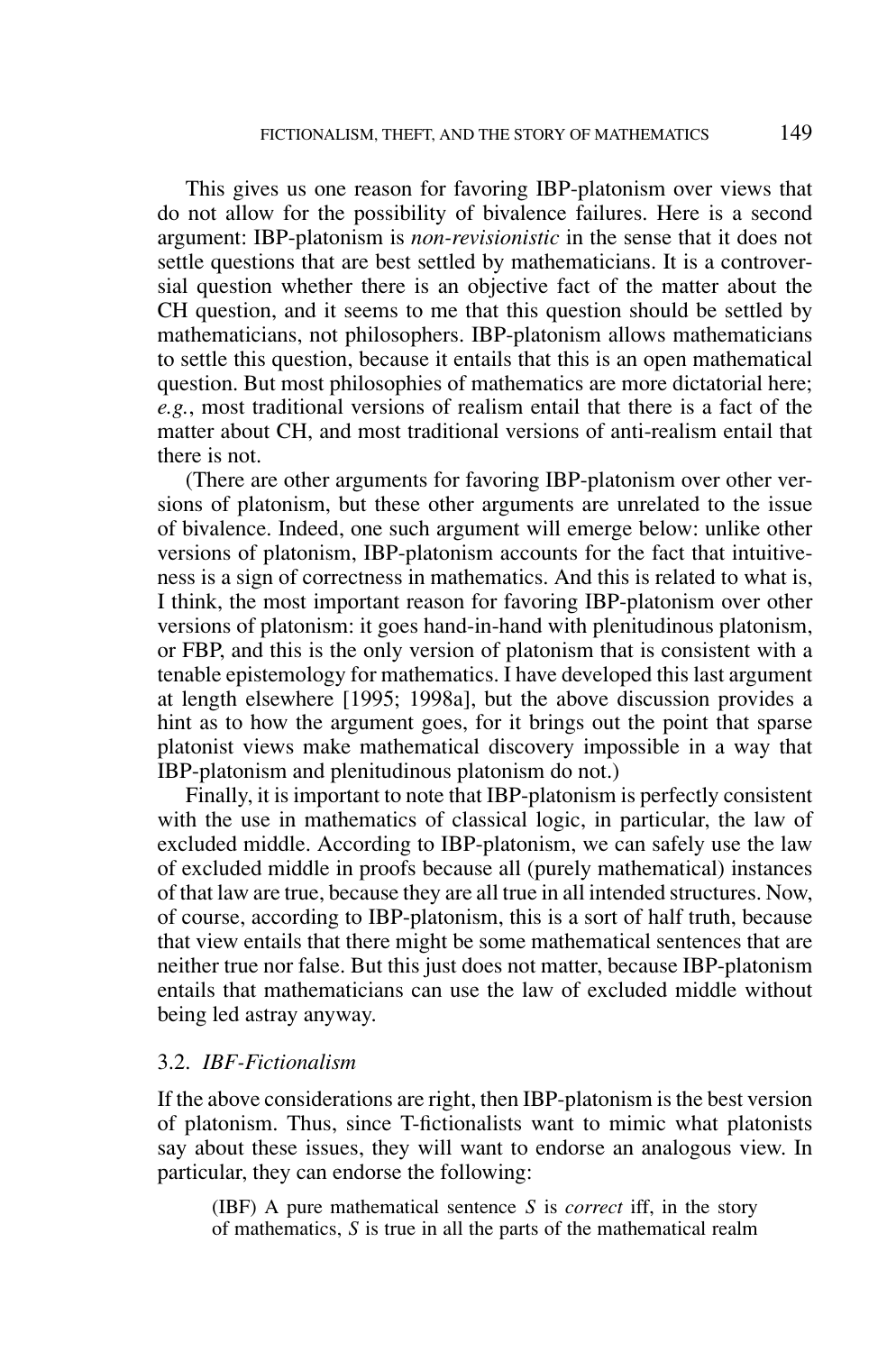that count as intended in the given branch of mathematics; and *S* is *incorrect* iff, in the story of mathematics, *S* is false in all intended parts of the mathematical realm; and if, in the story of mathematics, *S* is true in some intended parts of the mathematical realm and false in others, then there is no fact of the matter as to whether *S* is correct or incorrect.

Let us say that fictionalists who endorse (IBF) are *IBF-fictionalists* (this, notice, is a version of T-fictionalism). This view leads to the possibility of bivalence failures in the same way that IBP-platonism does, but it can be defended against criticism here in the same exact way. More generally, it should be pretty clear that if the above arguments motivate the idea that IBP-platonism is the best version of platonism, then they also motivate the idea that IBF-fictionalism is the best version of fictionalism. Now, of course, there are other views of mathematical truth that platonists might endorse, and so, if they wanted to, fictionalists could endorse an analogue of one of these other platonistic views; but again, I think IBP-platonism is the best version of platonism, and so I think IBF-fictionalism is the best version of fictionalism.

Given all of this, we can now finally see how IBF-fictionalists can handle the case that refutes Fieldian fictionalism. Recall that in the relevant scenario, a mathematician M proves CH from ZF+A, where A is a new axiom candidate that is accepted by mathematicians as an intuitively obvious claim about sets. In this scenario, mathematicians (and platonistic philosophers of mathematics) accept CH because they think they have good reason to accept A. But any reason platonists can give for accepting A—or for thinking that it is true—is already a reason that T-fictionalists can give for thinking that A is true in the story of mathematics and, hence, fictionalistically correct. There are a few different views that platonists might endorse here, but the best, in my opinion, is the IBP-platonist view, which might be put like this:

We have good reason to accept A because it is an intuitively obvious claim about sets. Now, you might wonder why the fact that A is intuitively obvious to us is evidence that it accurately describes an independent realm of entities—*i.e.*, the set-theoretic hierarchy. But there is an obvious story that IBP-platonists can tell about this. The fact that A strikes us as an intuitively obvious claim about sets suggests that it is built into our concept of set, or FCUS, and this means that A is true in all the parts of the mathematical realm that count as intended in set theory. So A is true. And since ZF is presumably true as well, and since ZF+A entails CH, it follows that CH is also true. (Of course, this does not undermine the claim that there are structures in which ZF+∼CH is true; but the intuitive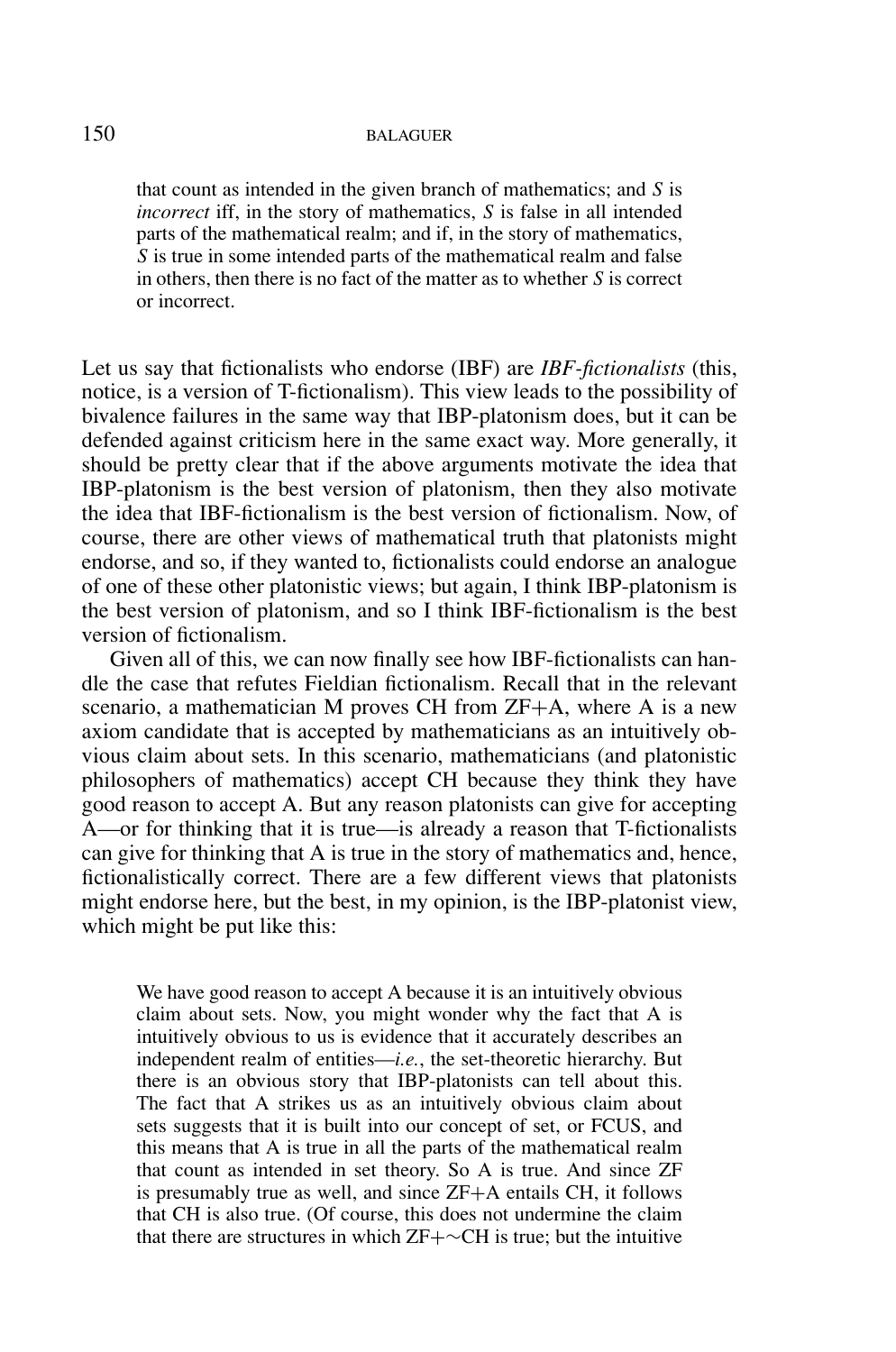obviousness of A, together with the fact ZF+A entails CH, suggests that these structures are not intended structures in set theory.)

IBF-fictionalists can say essentially the same thing. In particular, they can argue that CH comes out fictionalistically correct in this scenario because if there really existed abstract objects of the kinds that platonists have in mind, then CH would be true in all the intended parts of the mathematical realm. The IBF-fictionalist's argument for this is exactly parallel to the IBP-platonist's argument; *i.e.*, it is based on the claim that the intuitive obviousness of A suggests that that sentence is built into our conception of set and hence that, in the story of mathematics, A is true in all intended parts of the mathematical realm. Moreover, it should be noted here that IBFfictionalists can claim—as easily as IBP-platonists can—that in proving CH, M discovered a *pre-existing* fact. For they can claim that A was already true in the story of mathematics before M noticed it, because it was already built into our conception of set, and so it was already the case that, in the story of mathematics, A was true in all intended parts of the mathematical realm.

(One might wonder what IBF-fictionalists would say about the nature of mathematical *facts*, or correctness facts. These are facts about what mathematical sentences would be true—*i.e.*, true in all intended structures—if there really existed abstract objects. But what kinds of facts are these? There is a fairly long story to tell here, but in the end, on the IBF-fictionalist view, correctness facts decompose into (a) empirical facts about what exactly is built into our intentions, or our FCs, and (b) logical facts (most notably, consistency facts and entailment facts about what follows from the supposition that there exist mathematical objects of the kinds that correspond to our intentions, and our FCs, and the axiom systems that we work with). Just about all of the mathematically interesting facts that mathematicians have uncovered boil down to logical facts, but again, there is also an empirical residue here—*i.e.*, a set of empirical facts about our intentions or our FCs that are relevant to determining which mathematical sentences are correct. There is a lot to say about how exactly the decomposition goes here, and what the bottom-level facts are, but I will not pursue this in the present paper. $^{16}$ )

# 4. Hermeneuticism and Revolutionism

The last objection to fictionalism I want to address is due to Burgess [2004], though it has roots in [Burgess and Rosen, 1997]. It can be paraphrased

<sup>16</sup> One might also wonder what fictionalists would say about the nature of *logical* facts. There is, I think, a plausible and nominalistically kosher view of logical facts that fictionalists can endorse, but I do not have the space to develop this view here.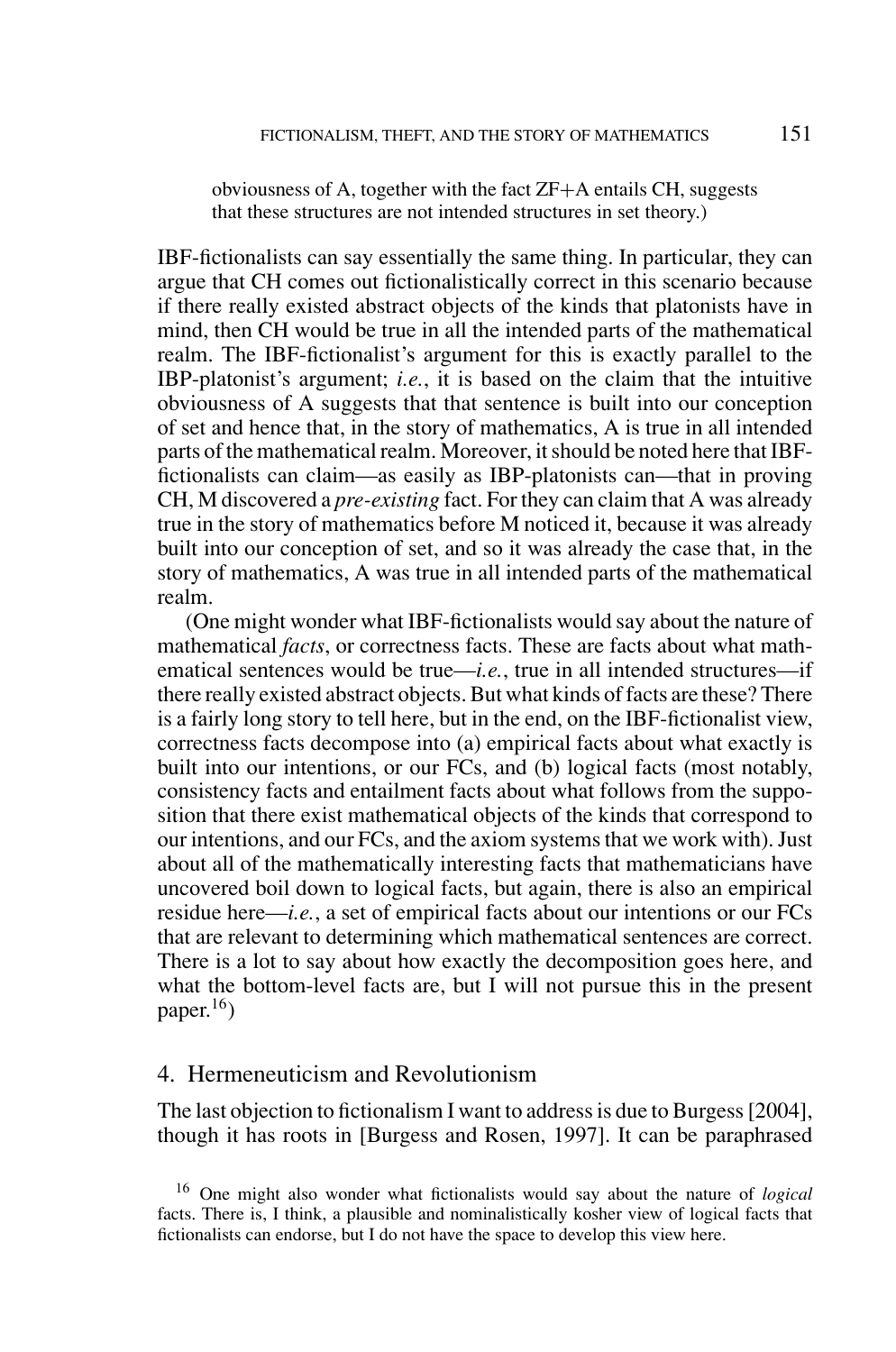like this:

Fictionalists face a dilemma: they have to endorse either hermeneutic fictionalism or revolutionary fictionalism, but neither is plausible. We can define *hermeneutic fictionalism* as the view that mathematicians (and perhaps ordinary folk) intend their mathematical talk to be taken as a form of fiction; more specifically, the view here is that, according to ordinary mathematical intentions, singular terms like '4' are not supposed to refer, and sentences like '4 is even' are not supposed to be literally true. But hermeneutic fictionalism is wildly implausible and wholly unmotivated; as an empirical hypothesis about what mathematicians intend, there is no good evidence for it, and it seems obviously false. *Revolutionary fictionalism*, on the other hand, is the view that (a) mathematicians do not intend their utterances to be taken as fiction, or as non-literal in any other way; and so (b) we should interpret mathematicians as really asserting what their sentences say, *i.e.*, as making assertions that are about (or that purport to be about) mathematical objects; but (c) since there are no such things as mathematical objects, the assertions of mathematicians are simply mistaken. But revolutionary fictionalism is pretty hard to swallow; for given the track records of philosophers and mathematicians, it would be "*comically immodest*" for philosophers to presume that they had discovered a problem with mathematics [Burgess, 2004, p. 30].

So Burgess is making three claims here, namely,

- (i) that fictionalists are committed to endorsing either hermeneutic fictionalism or revolutionary fictionalism;
- (ii) that hermeneutic fictionalism is untenable; and
- (iii) that revolutionary fictionalism is untenable.

I agree with claim (ii): hermeneutic fictionalism seems pretty clearly false to me.17 But I think that (i) and (iii) are both false, and so I do not think that Burgess's argument is cogent. Now I think by far the best

 $17$  Yablo [2002] defends a view that he calls hermeneutic fictionalism, but his view is different from what I am calling hermeneutic fictionalism here. Indeed, I have doubts about whether Yablo's view is best thought of as a version of fictionalism at all. He seems to think that at least some mathematical utterances have "real contents" that are (i) distinct from their literal contents and (ii) nominalistically kosher. This sounds more like paraphrase nominalism than fictionalism (paraphrase nominalists reject premise (2) in the argument of Section 1, whereas fictionalists endorse (2) and reject (1)). Whatever Yablo holds, though, I am going to take it as a working assumption in this paper that hermeneutic fictionalism, as defined in the text, is untenable. (For more on these issues, see note 19 and the associated text.)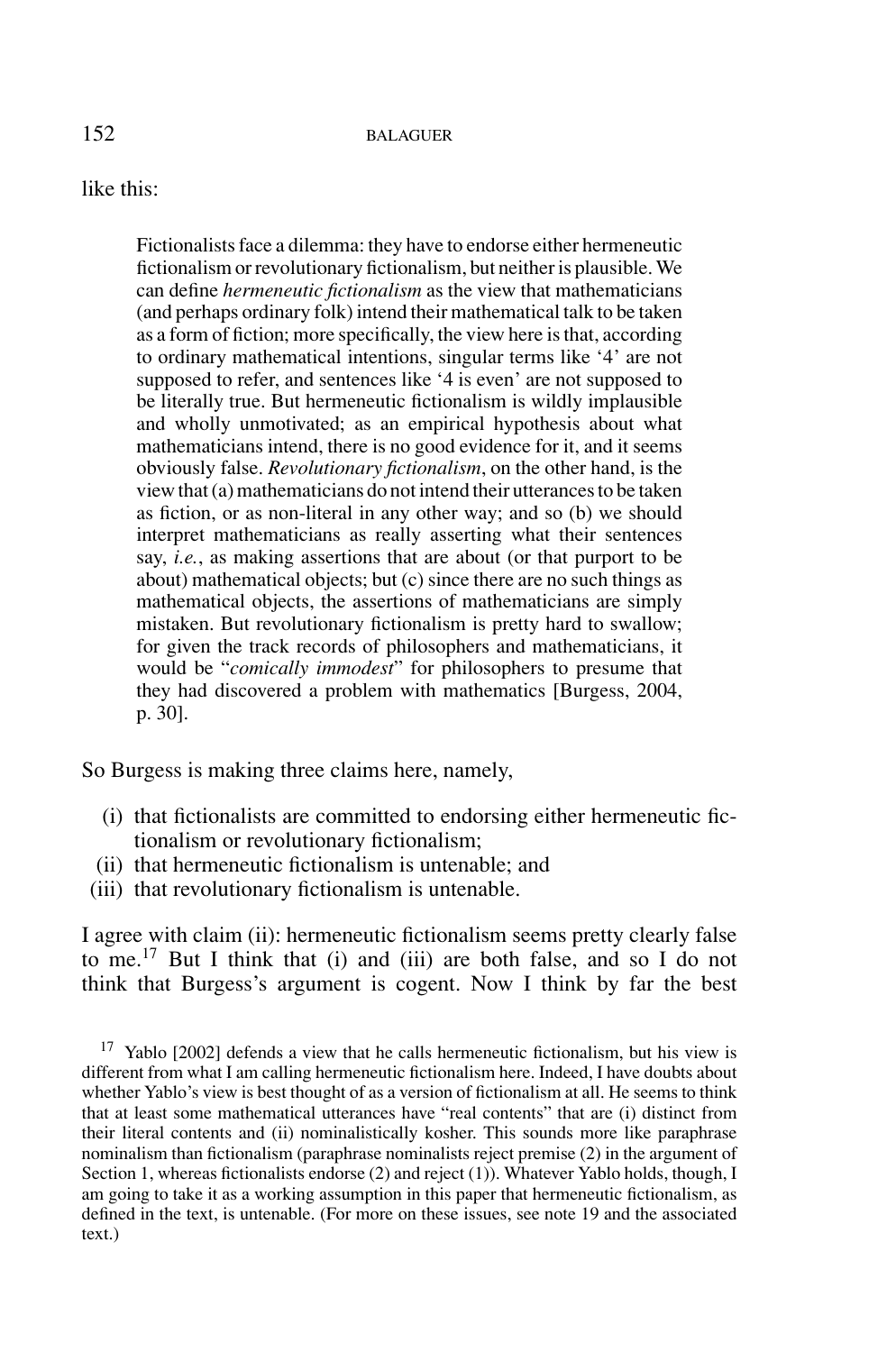response to Burgess's argument is based on the rejection of (iii). For while (i) is false, in order for fictionalists to use this to their advantage—*i.e.*, in order for them to endorse a version of fictionalism that rejects both hermeneutic and revolutionary fictionalism—they would need to endorse an empirical hypothesis about the intentions of mathematicians that is extremely controversial (though I think not obviously false in the way that hermeneutic fictionalism seems to be). So my official response to Burgess is that (iii) is false; that is, my position is that even if fictionalists are committed to revolutionism, they are not committed to an unacceptable kind of revolutionism. I will argue this point first (in Section 4.1), and if I am right about this, then Burgess's argument does not refute fictionalism. But I still want to discuss claim (i), and so after arguing in Section 4.1 that (iii) is false, I will explain in Section 4.2 how fictionalists can avoid both revolutionary and hermeneutic fictionalism, and I will discuss the plausibility of the view they would need to endorse in order to pull this off.

#### 4.1. *A Defense of Revolutionism*

I want to argue in this section that even if fictionalists are committed to revolutionism, they are not committed to an unacceptable kind of revolutionism.<sup>18</sup> And I want to begin by stacking the deck, so to speak, against fictionalists. The worst-case scenario for fictionalists, in connection with the kind of revolutionism they might be committed to, would be if the following empirical hypothesis were true:

*Hermeneutic realism*: Typical mathematicians (and perhaps ordinary folk) intend their mathematical utterances and theories to provide true descriptions of actually existing objective entities.

Now, I actually doubt that hermeneutic realism is true, but I want to argue that even if it is, so that fictionalists are committed to a very strong form of revolutionism, they are not committed to a *bad* kind of revolutionism.

In general, the reason philosophers should avoid revolutionism, or revisionism, is that it seems unacceptable for them to dictate to experts what they ought to say on points about which they are experts; most notably in the present context, they should not dictate to mathematicians what they should say about mathematical questions. I agree that this is a good methodological rule of thumb for philosophers to follow, but in this particular case, I think it can be argued that there is nothing unacceptable about

<sup>&</sup>lt;sup>18</sup> The general strategy of defending revolutionism has also been developed by [Leng, 2009], though in a different way.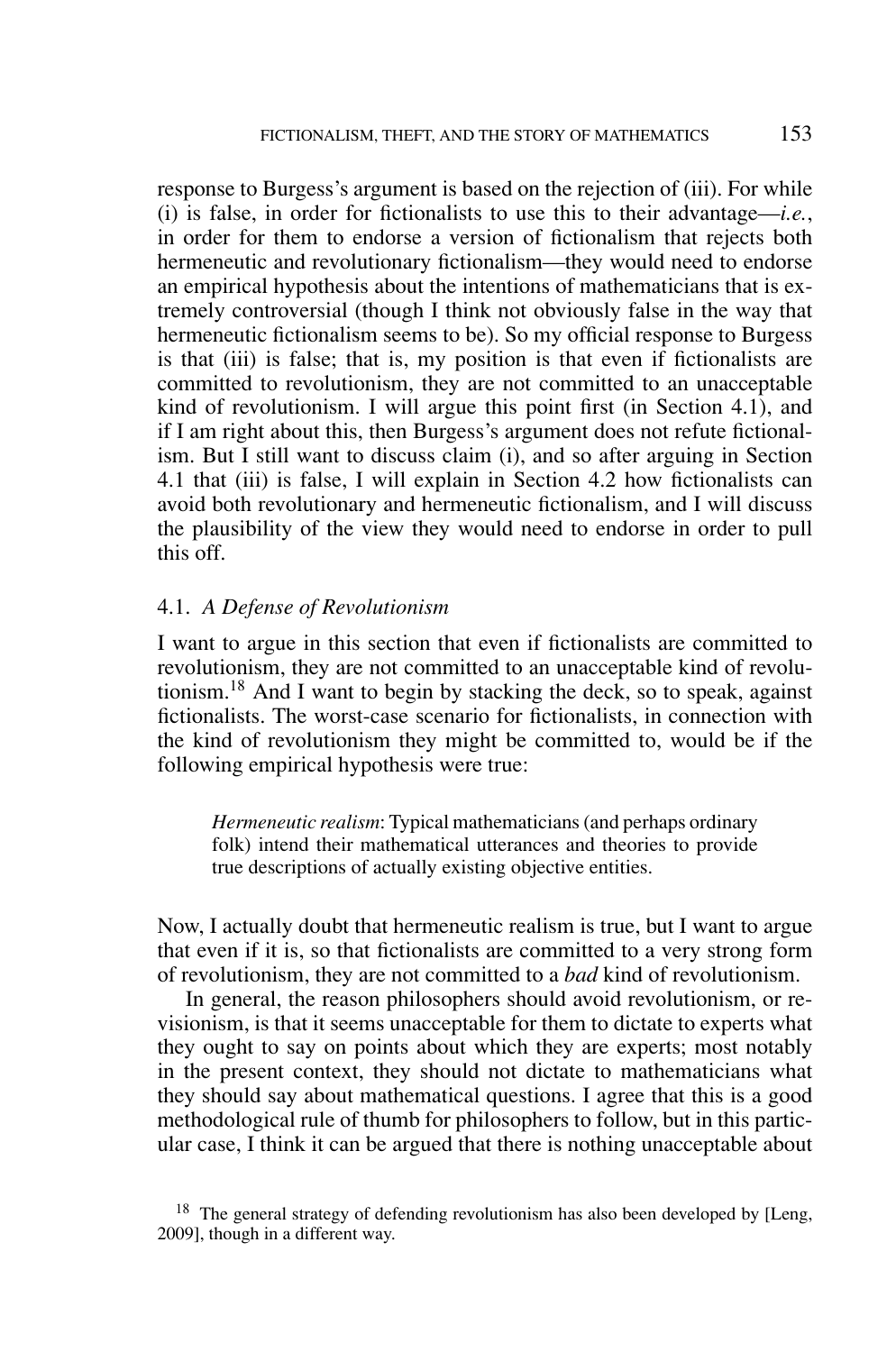the way in which fictionalists disagree with mathematicians. The reason, in a nutshell, is that

- (i) the fictionalist thesis—or if you would rather, the fictionalist revolution—is mathematically unimportant and uninteresting (it is only philosophically interesting, and the main target of fictionalism is not mathematicians or mathematical theory, but a certain philosophical view, namely, platonism); and
- (ii) the mathematically uninteresting issue that fictionalists raise—the one that leads to their disagreement with mathematicians—is not something that most mathematicians think or care very much about, and it is not something that they have any substantive expertise or training in.

The argument for point (i)—or the first argument for (i)—is based on the fact that fictionalists are in full agreement with mathematicians (and platonistic philosophers of mathematics) that mathematical sentences can be separated into the correct ones and the incorrect ones, or the good ones and the bad ones, and more importantly, they are in full agreement on the question of *which* mathematical sentences are correct. This point emerged very clearly in Section 3; we saw there that fictionalists—or at any rate, Tfictionalists—maintain that a mathematical sentence is correct iff it would have been true if there had existed mathematical objects. Thus, fictionalists are not suggesting that we need to change our mathematical theories, because they agree with mathematicians about which mathematical sentences are correct. Their point is simply that what separates the correct mathematical sentences from the incorrect ones—or the good ones from the bad ones—is fictionalistic correctness, or truth in the story of mathematics, rather than literal truth. So fictionalism is not revolutionary in the way that, say, intuitionism is; that view is revolutionary *in a mathematically important way*, because it wreaks havoc on classical mathematics by picking through the pile of correct mathematical sentences and dumping a bunch of these sentences out of the pile. Fictionalism does not do this at all, and so the revolution that fictionalists are proposing (if, indeed, they are revolutionists) is not mathematically important. From a mathematical point of view, it is completely uninteresting.

Another way to appreciate the point here is to notice that fictionalists are not attacking our mathematical theories. They do not think there is anything wrong with these theories. What they are attacking is the idea that the correctness of these theories consists in their being literally true. But this is not a mathematically important point; it is a paradigmatically *philosophical* point.

A second argument for point (i)—*i.e.*, for the claim that the fictionalist revolution is mathematically unimportant—is based on the observation that there is nothing in mathematical practice, or in the arguments of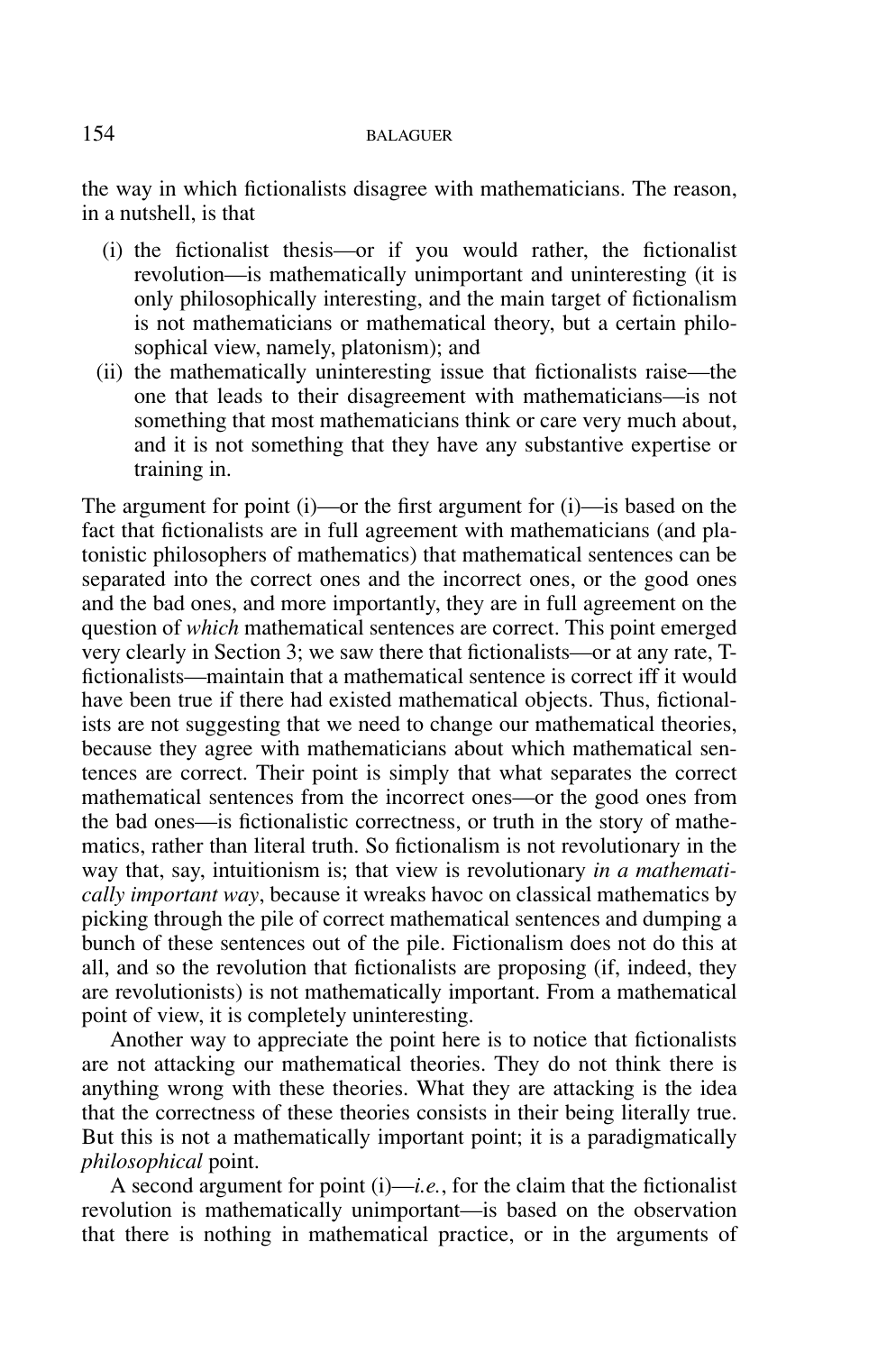mathematicians, that provides any evidence or justification of any kind for the claim that there exist mathematical objects or the claim that our mathematical theories are literally true as opposed to true in the story of mathematics. Now, of course, there are some mathematicians (e.g., Gödel and Frege) who have put forward *philosophical* arguments for the existence of abstract objects, but this is irrelevant. The point I am making here is that there is nothing in the arguments of mathematics proper—nothing, *e.g.*, in the proofs of the various theorems of mathematics—that provides any motivation for believing in mathematical objects or for thinking that the theorems of our mathematical theories are literally true as opposed to just true in the story of mathematics. These arguments do give us good reasons for thinking that various mathematical sentences are *correct*. But they do not give us good reason to believe that these sentences are literally true, because they essentially *assume* that there exist mathematical objects. There is simply no argument given for that thesis, and so there is no argument given for the literal truth of our mathematical theories. This provides strong reason for thinking that the difference between literal truth and truth in the story of mathematics is mathematically unimportant. For if this were mathematically important, there would be huge gaping holes in the proofs of mathematicians. But, of course, there are not huge holes in these proofs; they are just fine; what is confused is the idea that our mathematical proofs *should* provide reason for believing in the existence of mathematical objects or the literal truth of our mathematical theories.

Moving on to point (ii), there is not much to say by way of argument here, because the point is entirely obvious. The issue that fictionalists raise—the one that leads to their disagreement with mathematicians comes down to the question of whether there are any such things as abstract objects and whether the mathematical sentences that we all agree are correct are distinguished by being literally true or true in the story of mathematics. But there are not many mathematicians who have spent very much time thinking about these questions, or who even care about them. Moreover, they have not been trained to answer such questions, and attempts to answer them are not really a part of their discipline at all. In short, there are not many mathematicians who have very much expertise on these issues, and so it seems to me that there is nothing immodest, to use Burgess's term, about philosophers telling mathematicians what they ought to say about these issues. Indeed, just the opposite seems true, for it is philosophers who are the experts here. They are the ones who have been trained to address questions like this and who focus on these questions professionally. So again it seems to me that there is nothing unacceptable about philosophers telling mathematicians what they ought to say about the question of whether mathematical correctness consists in literal truth or truth in the story of mathematics. Therefore, despite the fact that it is *usually* unacceptable or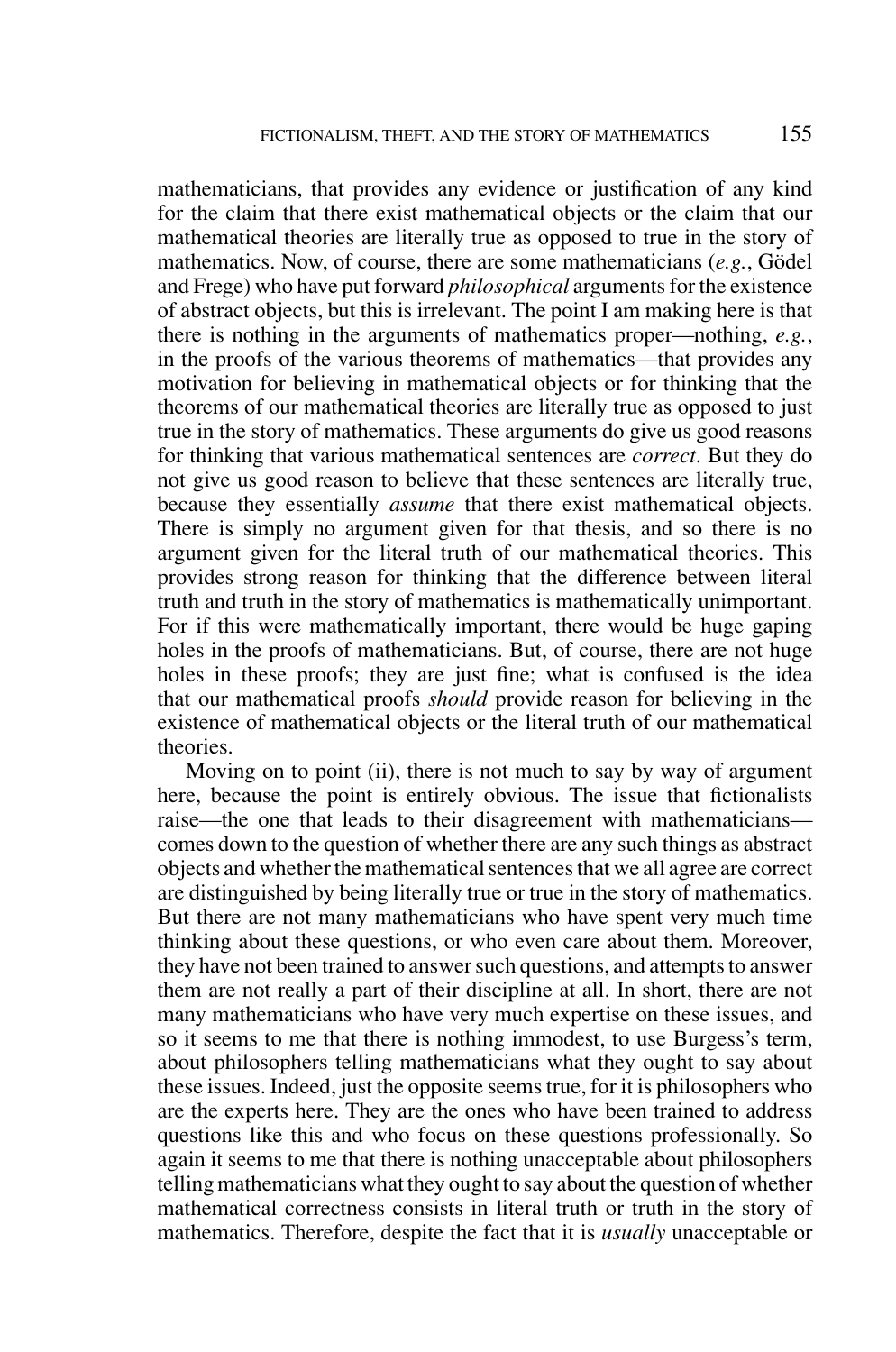unwise to disagree with mathematicians on mathematical questions, the present case is simply an exception to this rule; *i.e.*, it seems to me that it is not unacceptable or unwise, in terms of philosophical methodology, to disagree with mathematicians *in the particular way that fictionalists disagree with them*.

This is all that needs to be said to block Burgess's objection, because we now have the result that even if fictionalists are committed to revolutionism, they are not committed to an unacceptable kind of revolutionism. But in the next section, I will argue that fictionalists can avoid revolutionism altogether and, indeed, that they can do this without endorsing hermeneutic fictionalism.

(Before moving on, it is worth noting that one might try to respond to Burgess's objection to revolutionary fictionalism by arguing that the fictionalist revolution is not really a *mathematical* revolution at all. Now, of course, it does involve a rejection of mathematical claims, but one might try to argue that the *underlying* facts that fictionalists reject are *non*-mathematical. One could motivate a stance like this by arguing for two different theses. First—and this, I think, is the easy part—one could argue that platonists should endorse a reductive view of mathematical facts. In particular, on the platonist view I have in mind, mathematical facts decompose into two different kinds of facts that are entirely independent of one another, namely, (i) *metaphysically neutral correctness facts* (these are the very same facts that fictionalists are committed to; they are the facts that determine *which* mathematical sentences would be true if there really existed abstract objects; and they boil down to logical facts and empirical facts about our intentions, or our FCs); and (ii) *the platonistic fact that there do exist abstract mathematical objects of the kinds that our mathematical theories are about* (this fact—if indeed it is a fact—makes it the case that the mathematical sentences that are correct are actually *true*; but this fact plays no role at all in determining *which* mathematical sentences are correct, or would-be truths; that is already completely determined by the type-(i) facts, and fact (ii) is completely independent of those facts). I think it can be argued that platonists should indeed endorse a reductive view like this of mathematical facts; certainly, IBP-platonists should. But in order to motivate the claim that the underlying facts that fictionalists reject are nonmathematical, one would have to argue for a second thesis as well namely, that fact (ii) is not a *mathematical* fact at all. (This would give us the result that even if platonism is true, when we look at the lowerlevel facts, or the underlying facts, we find that the really *mathematical* facts are metaphysically neutral correctness facts.) I am not sure how one would go about arguing that fact (ii) is not a mathematical fact. We have already found here that it is not mathematically interesting or important, and I suppose one might take this to motivate the claim that it is not a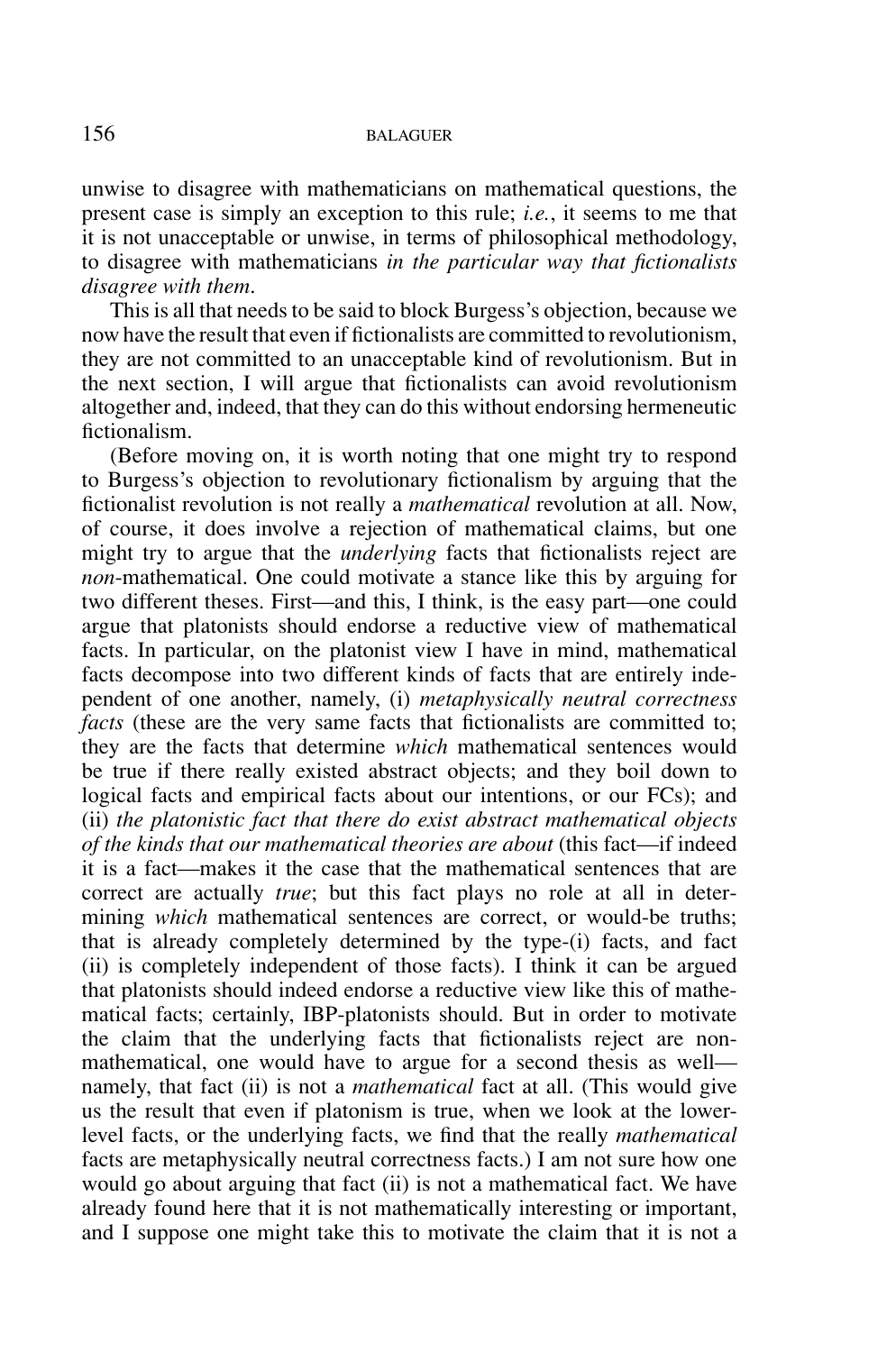mathematical fact at all. But it is not clear to me that there is even a fact of the matter as to whether fact (ii) is a mathematical fact. In any event, in the present context, this does not matter. I do not need to argue that fact (ii) is not a mathematical fact, for we already have the result that even if it *is* a mathematical fact—and, hence, even if fictionalists are committed to a kind of mathematical revolutionism—they are not committed to an unacceptable kind of revolutionism.)

# 4.2. *How Fictionalists Can Avoid Both Revolutionary and Hermeneutic Fictionalism*

In order to determine whether fictionalists are committed to revolutionism, we have to be very clear about what revolutionism consists in. One might take the mark of revolutionism to be the thesis that what our mathematical *theories* say is untrue, or one might take it to be the thesis that what *mathematicians* say is untrue. If it is the former, then fictionalists are committed to revolutionism no matter what—even if they endorse hermeneutic fictionalism—because they are committed to the claim that our mathematical theories are untrue. But I take it that this is not what Burgess had in mind, since he clearly thinks of revolutionary fictionalism as an alternative to hermeneutic fictionalism, and since his argument against revolutionary fictionalism is based on the idea that it would be unwise for philosophers to contradict mathematicians on mathematical questions. So I will assume that revolutionism consists in claiming that what *mathematicians* say is untrue.

Given this, fictionalists can avoid revolutionism if and only if they deny that mathematicians say what their own theories say. In other words, to avoid revolutionism, fictionalists would have to claim that when typical mathematicians utter sentences like '4 is even', they should not be interpreted as *asserting* what these sentences actually say. It would not be enough to claim that when mathematicians utter such sentences, they do not *intend* to be saying anything about abstract objects, for it could be that even though mathematicians do not realize they are saying things about abstract objects, they nevertheless are. To avoid revolutionism, fictionalists have to claim that when mathematicians utter sentences like '4 is even'. they are not asserting what these sentences say at all. Indeed, it seems that fictionalists have to claim that mathematicians are not asserting *anything* here; for (a) fictionalists are committed to the face-value interpretation of mathematical discourse, and (b) if fictionalists allowed that when mathematicians utter sentences like '4 is even' they are asserting something other than what these sentences seem to say (*e.g.*, that '4 is even' is true in the story of mathematics, or that if there were numbers then 4 would be even, or anything else along these lines), then they would presumably be giving up on the face-value interpretation and going for some sort of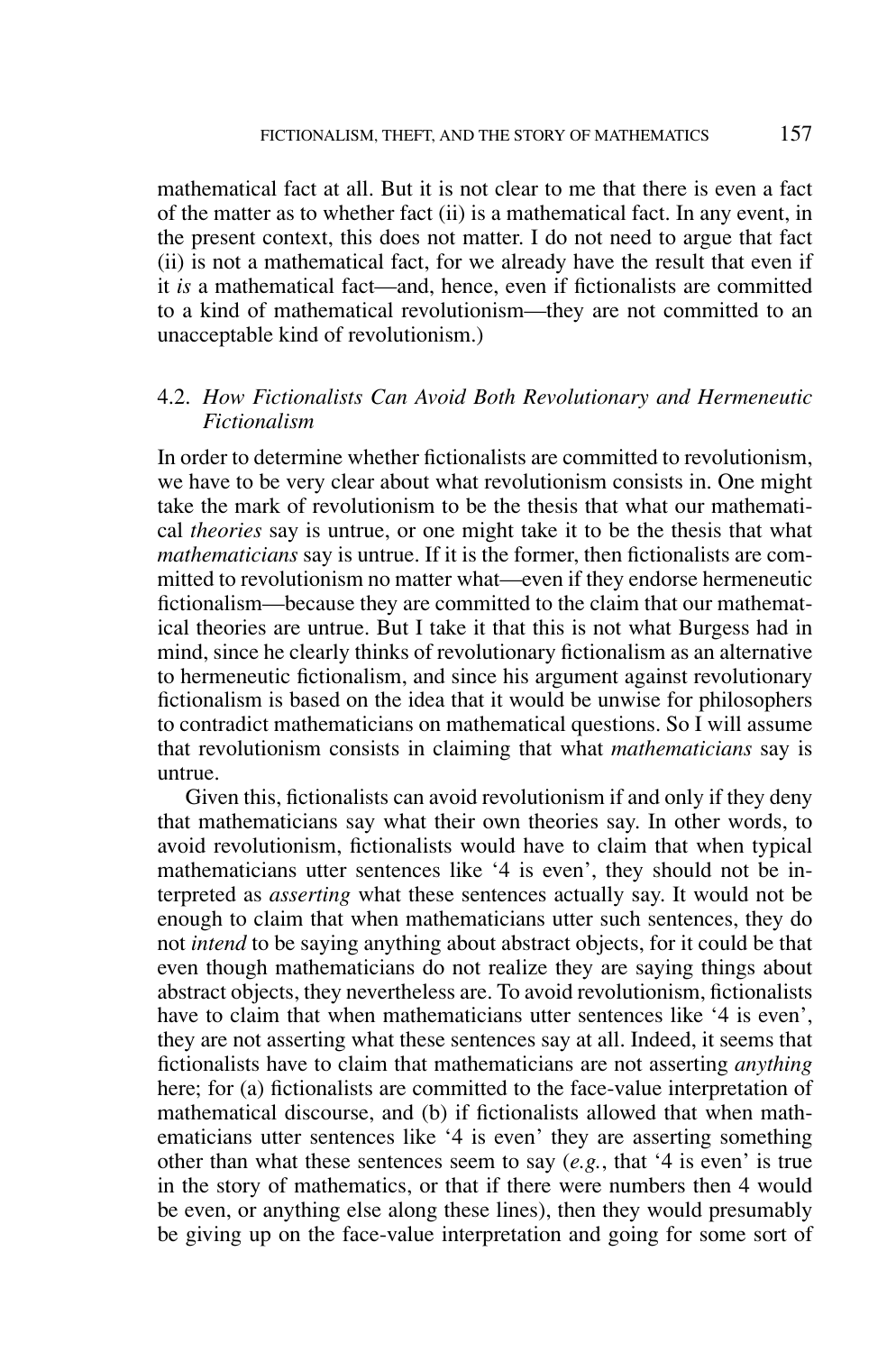(non-fictionalistic) paraphrase-nominalist view.<sup>19</sup> So it seems that if fictionalists want to avoid revolutionism, they have to endorse the following (obviously controversial) empirical hypothesis:

*Hermeneutic non-assertivism*: When typical mathematicians utter sentences like 'Every number has a successor' and '4 is even', they should not be interpreted as saying what these sentences say, and indeed, they should not be interpreted as saying anything, *i.e.*, as asserting propositions at all.

Now, this might seem odd, but it would be true if hermeneutic fictionalism were true, and I want to claim that even if hermeneutic fictionalism is false, it could still be true—*i.e.*, it could still be the case that typical mathematicians do not assert what their sentences and theories actually say. To bring this point out, let us think for a moment about how ordinary utterances of sentences like '4 is even' might differ from certain kinds of utterances involving fictional names. Thus, *e.g.*, consider the following two tokens:

- (AW) Lewis Carroll's original token, in *Alice in Wonderland*, of the sentence 'At last the Caterpillar took the hookah out of its mouth and addressed her in a languid, sleepy voice.'
- (SC) A young child's utterance of 'Santa Claus lives at the North Pole.'

Both of these tokens, it seems, are untrue. But they are very different from one another. (AW) is a bit of pretense: Carroll knew it was not true when he uttered it; he was engaged in a kind of pretending, or literary art, or some such thing. (SC), on the other hand, is just a straightforward expression of a false belief: the child intends to be providing a true description of an actually existing person, but since there is no such person as Santa Claus, the child's utterance is not true. Now, the point of Burgess's objection is that fictionalists have to choose between saying that ordinary utterances of '4 is even' are analogous to (AW), thus adopting hermeneutic fictionalism, and saying that such utterances are analogous to (SC), thus adopting revolutionary fictionalism. But it seems to me that fictionalists can claim that ordinary utterances of sentences like '4 is even' are analogous to neither

 $19$  Some people might use the term 'fictionalism' in a way that allows for versions of the view that reject face-value-ism. Perhaps Yablo uses it that way (see note 17). But that is not how I am using it here. On my usage, one of the defining traits of fictionalism is the thesis that platonists are right that sentences like '3 is prime' do at least purport to be about abstract objects. However, the terminological point about the definition of 'fictionalism' does not matter. The more important point is that there are good arguments against paraphrase-nominalist views—*i.e.*, views that reject the face-value interpretation of mathematical discourse—whether they count as fictionalist views or not. I cannot rehearse these arguments here, but see my [1998a] and [2008].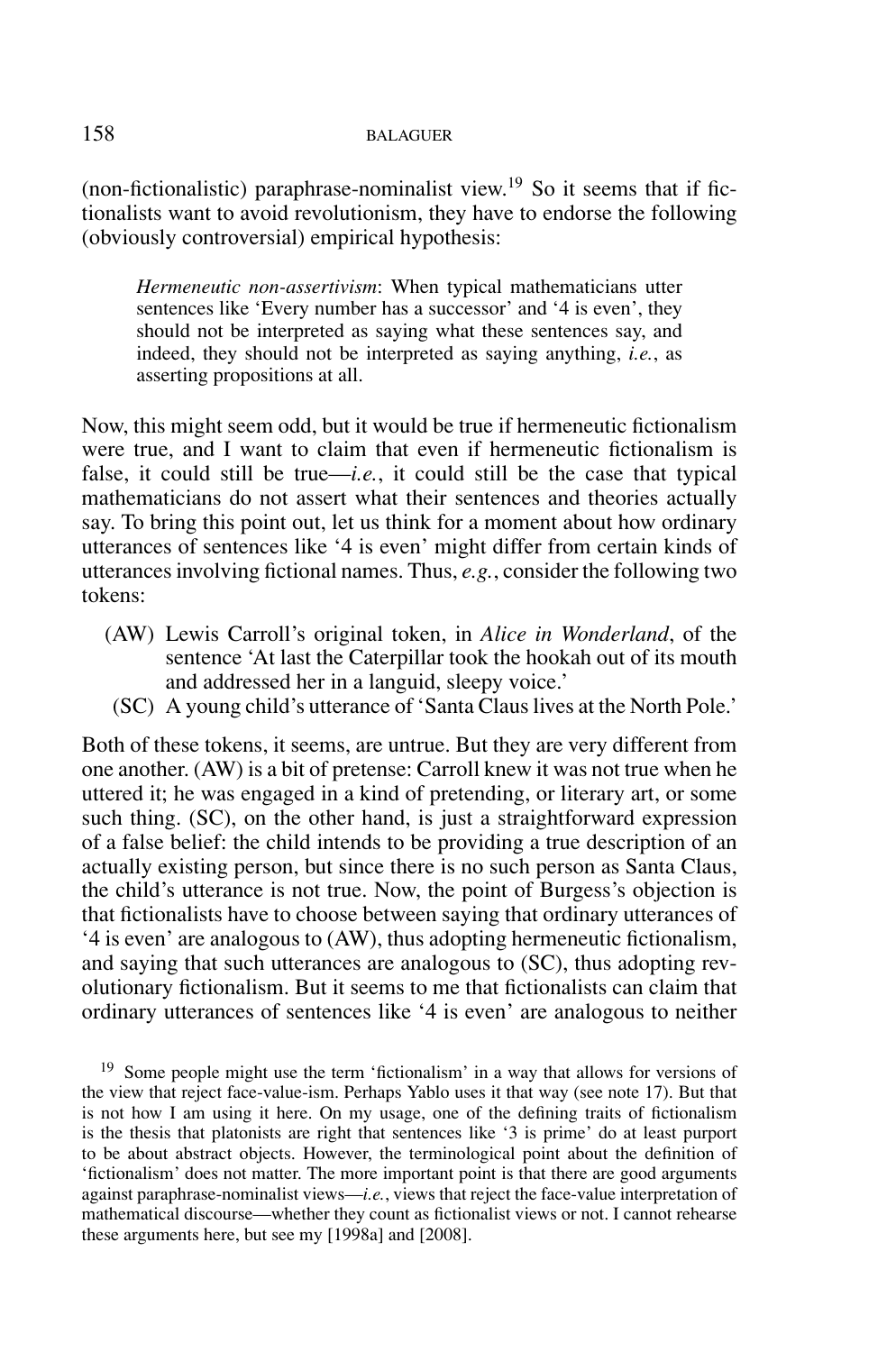(AW) nor (SC). How can they do this? Well, fictionalists are committed to the thesis that sentences like '4 is even' are best interpreted as being about (or purporting to be about) mathematical objects. They might argue for this by claiming that (a) it seems unlikely that when mathematicians utter sentences like '4 is even', they have any intention to be speaking non-literally, *i.e.*, to be saying something other than what their words mean, and so we ought to interpret their utterances at face value;<sup>20</sup> but (b) the face-value interpretation of such sentences takes them as being about (or purporting to be about) mathematical objects. But fictionalists do not have to claim that mathematicians *intend* to be interpreted in this way, and they do not have to claim that when mathematicians utter sentences like '4 is even', they are *asserting* what these sentences say. They can maintain that while typical mathematicians clearly are not intending to speak fictionally when they utter such sentences, the best overall account of what they *are* doing, given all the facts about mathematical practice and all the intentions of typical mathematicians, holds that they are not asserting what these sentences say (and, indeed, not making assertions of any kind). In short, one might claim that ordinary mathematical discourse is a "language game" in which the "players" typically do not assert what their sentences actually say. So mathematics would be similar to fiction in this respect, though of course, it would be different in numerous other respects (*e.g.*, one difference would be that in mathematics, the "players" typically do not intend to be uttering fictions).

Now, personally, I do not want to commit to hermeneutic nonassertivism. But fictionalists *could* endorse this view, and if they did, they would not be committed to revolutionism (because they would not be denying anything that, according to them, mathematicians assert) and they also would not be committed to hermeneutic fictionalism (because they could claim that while mathematicians are not asserting what their sentences say, they do not mean to be uttering fictions either). So fictionalists can avoid Burgess's dilemma altogether by endorsing hermeneutic non-assertivism and, at the same time, rejecting hermeneutic fictionalism.

The obvious question that arises at this point, however, is whether hermeneutic non-assertivism is at all plausible. Well, it is certainly a controversial empirical hypothesis, but I do not think it is obviously false in the way that hermeneutic fictionalism seems to be. I do not have any argument in favor of hermeneutic non-assertivism, but I would like to defend it against a certain objection. The objection I have in mind is based on the idea that mathematicians seem to think their utterances and theories are

 $20$  Fictionalists who argue in this way rely on a principle that Burgess accepts as wellnamely, that we should interpret people as speaking literally unless they have a positive intention to be saying something non-literal, *i.e.*, something other than what their words mean in the given language.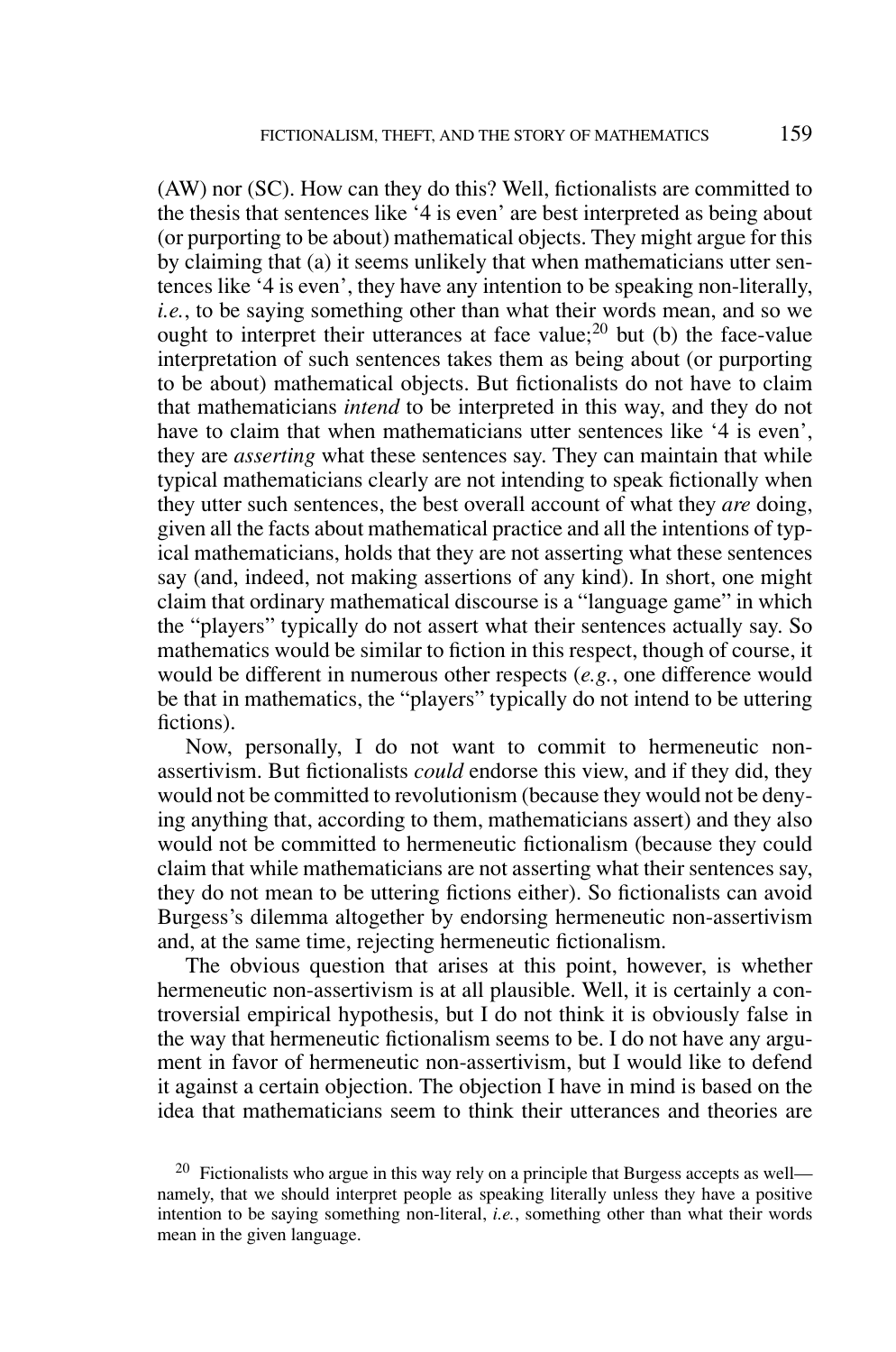*true*, which seems to suggest that they are making assertions. In response to this, one might say something like the following:

It seems clear that mathematicians think their utterances are "true" in *some* sense, but it is not clear they think their utterances are true in the way that fictionalists have in mind when they claim that our mathematical theories are not true. The kind of truth that fictionalists have in mind is a kind of truth that, for the sentences in question, requires accurate description of actually existing objects; but again, it is not clear that mathematicians think their theories are true in this sense. And if it is not the case that mathematicians think their theories are true in this sense, then it is not clear that we have any reason here to think that mathematicians are asserting what their theories say.

Indeed, hermeneutic non-assertivists might take an even stronger line here; they might say something like this:

We agree that mathematicians think their utterances are "true" in some sense, but we do not think they should be interpreted as thinking their utterances are true in the sense of capturing facts about actually existing objects. Moreover, they should also not be interpreted as thinking their theories are true in the story of mathematics. The 'true' of ordinary mathematical practice is "semantically thinner" than either of these interpretations suggests. In other words, there is not that much behind it.

I do not know if any of this is right, but again, it does not seem to me that it is obviously false. It may be that while mathematicians think their theories are "true" in some sense, they simply have not put any significant thought into what this amounts to. It may be that what they have in mind here does not go beyond the *mathematical* reasons for accepting certain sentences. Thus, for instance, they might think that '27 is composite' is "true" because  $9 \times 3 = 27$ ; but it is not clear that this sort of thought should be interpreted as involving the idea that '27 is composite' captures some fact about objectively existing entities. It may be that there is nothing in the intentions of typical mathematicians that entails that the mark of mathematical correctness is literal truth, as opposed to truth in the story of mathematics.

(Another way to argue that mathematicians should not be interpreted as thinking their utterances are true in the sense of capturing facts about objective entities would be to argue that (a) the 'true' of mathematical practice can be taken as being more or less synonymous with 'true in the standard model', and (b) it is simply not built into the intentions of mathematicians that in order for a sentence to count as being true in the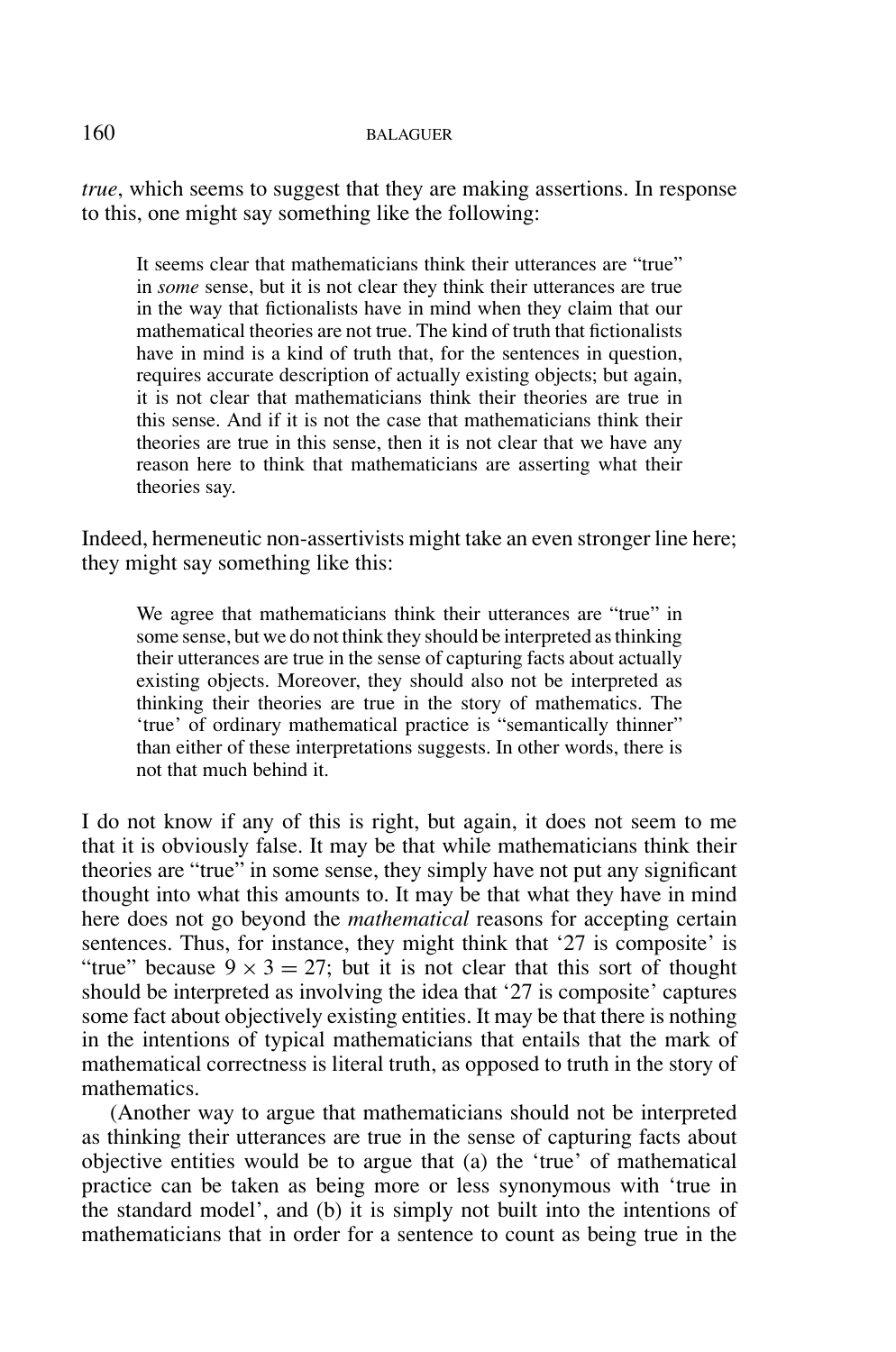standard model, the relevant model actually has to exist as an objective entity in the world.)

So, again, I do not know whether hermeneutic non-assertivism is true, but it seems to me that it *might* be. I do not have any compelling argument in its favor, but I do not see any good reason to reject it either. And if hermeneutic non-assertivism *is* true, then fictionalists can avoid both revolutionism and hermeneuticism, and so Burgess's objection does not get off the ground at all. As we have seen, though, fictionalists do not need hermeneutic non-assertivism. Even if that hypothesis is false, so that fictionalists are committed to revolutionism, Burgess's objection still does not succeed, because fictionalists are not committed to an unacceptable kind of revolutionism.

#### **REFERENCES**

Balaguer, M. [1995] 'A platonist epistemology', *Synthese* **103**, 303–325.

[1996a]: 'A fictionalist account of the indispensable applications of mathematics', *Philosophical Studies* **83**, 291–314.

[1996b]: 'Towards a nominalization of quantum mechanics', *Mind* **105**, 209–226.

[1998a]: *Platonism and Anti-Platonism in Mathematics*. New York: Oxford University Press.

[1998b]: 'Attitudes without propositions', *Philosophy and Phenomenological Research* **58**, 805–826.

[2001]: 'A theory of mathematical correctness and mathematical truth', *Pacific Philosophical Quarterly* **82**, 87–114.

[2008]: 'Fictionalism in the philosophy of mathematics', *Stanford Encyclopedia of Philosophy*, http://plato.stanford.edu/entries/fictionalismmathematics/.

Bueno, O. [2003]: 'Is it possible to nominalize quantum mechanics?', *Philosophy of Science* **70**, 1424–1436.

Burgess, J. [2004]: 'Mathematics and *Bleak House*', *Philosophia Mathematica* (3) **12**, 18–36.

Burgess, J. and G. Rosen [1997]: *A Subject With No Object*. New York: Oxford University Press.

Chihara, C. [1990]: *Constructibility and Mathematical Existence*. Oxford: Oxford University Press.

Field, H. [1980]: *Science Without Numbers*. Princeton: Princeton University Press.

[1989]: *Realism, Mathematics, and Modality*. Oxford: Basil Blackwell.

[1998]: 'Mathematical objectivity and mathematical objects', in S. Laurence and C. MacDonald, eds,*Contemporary Readings in the Foundations of Metaphysics*, pp. 387–403. Oxford: Basil Blackwell.

HOFFMAN, S. [2004]: 'Kitcher, ideal agents, and fictionalism', *Philosophia Mathematica* (3) **12**, 3–17.

Katz, J. [1998]: *Realistic Rationalism*. Cambridge, Mass.: MIT Press.

Leng, M. [2009]: *Mathematics and Reality*. Oxford: Oxford University Press.